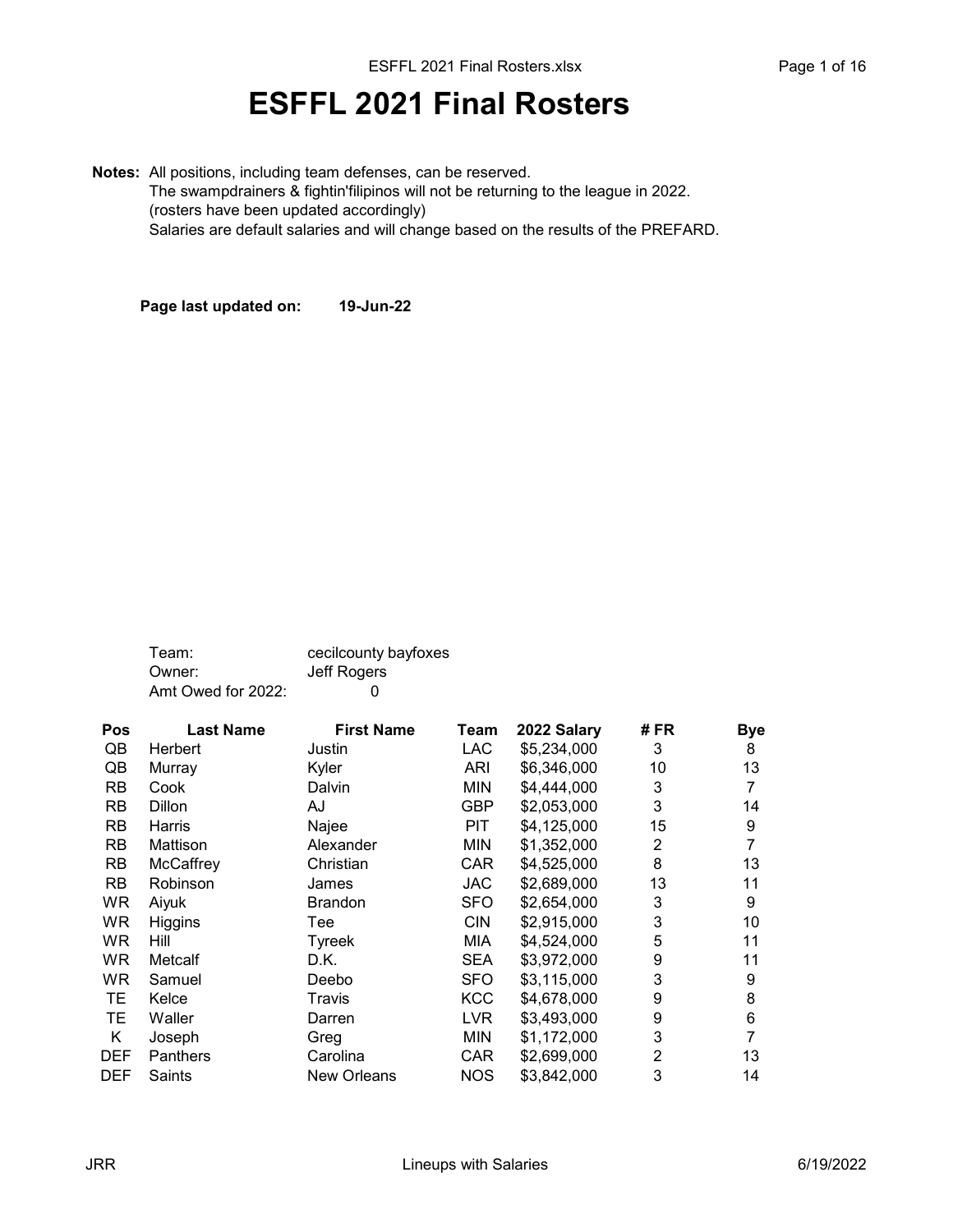| Team:              | landenberg bluehoagies |
|--------------------|------------------------|
| Owner:             | Joe Wachs              |
| Amt Owed for 2022: | 67                     |

| <b>Pos</b> | <b>Last Name</b> | <b>First Name</b> | Team       | 2022 Salary | # FR | <b>Bye</b> |
|------------|------------------|-------------------|------------|-------------|------|------------|
| QB         | Heinicke         | Taylor            | WAS        | \$1,498,000 | 3    | 14         |
| QB         | Rodgers          | Aaron             | GBP        | \$6,134,000 | 3    | 14         |
| <b>RB</b>  | Conner           | James             | ARI        | \$3,115,000 | 3    | 13         |
| <b>RB</b>  | Edwards-Helaire  | Clyde             | <b>KCC</b> | \$2,651,000 | 8    | 8          |
| <b>RB</b>  | Gordon           | Melvin            | <b>DEN</b> | \$3,100,000 | 3    | 9          |
| <b>RB</b>  | Jacobs           | Josh              | <b>LVR</b> | \$3,418,000 | 3    | 6          |
| <b>RB</b>  | Montgomery       | David             | <b>CHI</b> | \$3,277,000 | 3    | 14         |
| <b>RB</b>  | Sanders          | <b>Miles</b>      | PHI        | \$2,517,000 | 3    |            |
| <b>RB</b>  | Swift            | D'Andre           | DET        | \$3,146,000 | 3    | 6          |
| WR.        | Diggs            | Stefon            | <b>BUF</b> | \$4,364,000 | 4    |            |
| <b>WR</b>  | <b>McLaurin</b>  | Terry             | WAS        | \$3,285,000 | 5    | 14         |
| <b>WR</b>  | Smith            | DeVonta           | PHI        | \$2,574,000 | 2    |            |
| WR.        | Sutton           | Courtland         | <b>DEN</b> | \$1,913,000 | 5    | 9          |
| TЕ         | Tonyan           | Robert            | GBP        | \$1,411,000 | 2    | 14         |
| TЕ         | Waller           | Darren            | LVR        | \$3,493,000 | 9    | 6          |
| Κ          | Koo              | Younghoe          | <b>ATL</b> | \$2,758,000 | 4    | 14         |
| <b>DEF</b> | Raiders          | Oakland           | <b>LVR</b> | \$2,197,000 |      | 6          |
| <b>DEF</b> | <b>Steelers</b>  | Pittsburgh        | PIT        | \$4,112,000 | 2    | 9          |

| Team:              | brewcity bombers |
|--------------------|------------------|
| Owner:             | Bryan Hutchinson |
| Amt Owed for 2022: | .57              |

| Pos        | <b>Last Name</b> | <b>First Name</b> | Team       | 2022 Salary | # FR           | <b>Bye</b> |
|------------|------------------|-------------------|------------|-------------|----------------|------------|
| QB         | Herbert          | Justin            | <b>LAC</b> | \$5,234,000 | 3              | 8          |
| QB         | <b>Mahomes</b>   | <b>Patrick</b>    | <b>KCC</b> | \$6,336,000 | 5              | 8          |
| RB.        | Barkley          | Saquon            | <b>NYG</b> | \$3,660,000 | 5              | 9          |
| <b>RB</b>  | Fournette        | Leonard           | TBB        | \$3,355,000 | $\overline{2}$ | 11         |
| <b>RB</b>  | Gordon           | Melvin            | <b>DEN</b> | \$3,100,000 | 3              | 9          |
| <b>RB</b>  | McCaffrey        | Christian         | <b>CAR</b> | \$4,525,000 | 8              | 13         |
| <b>WR</b>  | Beasley          | Cole              | FA         | \$2,873,000 |                | TBD        |
| WR.        | <b>Beckham</b>   | Odell             | FA         | \$2,176,000 | 3              | TBD        |
| <b>WR</b>  | <b>Brown</b>     | Marquise          | <b>ARI</b> | \$2,993,000 | 2              | 13         |
| <b>WR</b>  | Rodgers          | Amari             | <b>GBP</b> | \$1,365,000 |                | 14         |
| WR         | Thielen          | Adam              | <b>MIN</b> | \$3,299,000 | 3              | 7          |
| TE.        | Henry            | Hunter            | <b>NEP</b> | \$2,476,000 | 2              | 10         |
| TЕ         | <b>Pitts</b>     | Kyle              | <b>ATL</b> | \$2,064,000 | 3              | 14         |
| TЕ         | Tonyan           | Robert            | <b>GBP</b> | \$1,411,000 | $\overline{2}$ | 14         |
| K          | Crosby           | Mason             | <b>GBP</b> | \$2,625,000 |                | 14         |
| Κ          | Koo              | Younghoe          | <b>ATL</b> | \$2,758,000 | 4              | 14         |
| <b>DEF</b> | 49ers            | San Francisco     | <b>SFO</b> | \$3,587,000 | 3              | 9          |
| <b>DEF</b> | Colts            | Indianapolis      | <b>IND</b> | \$3,679,000 | $\overline{2}$ | 14         |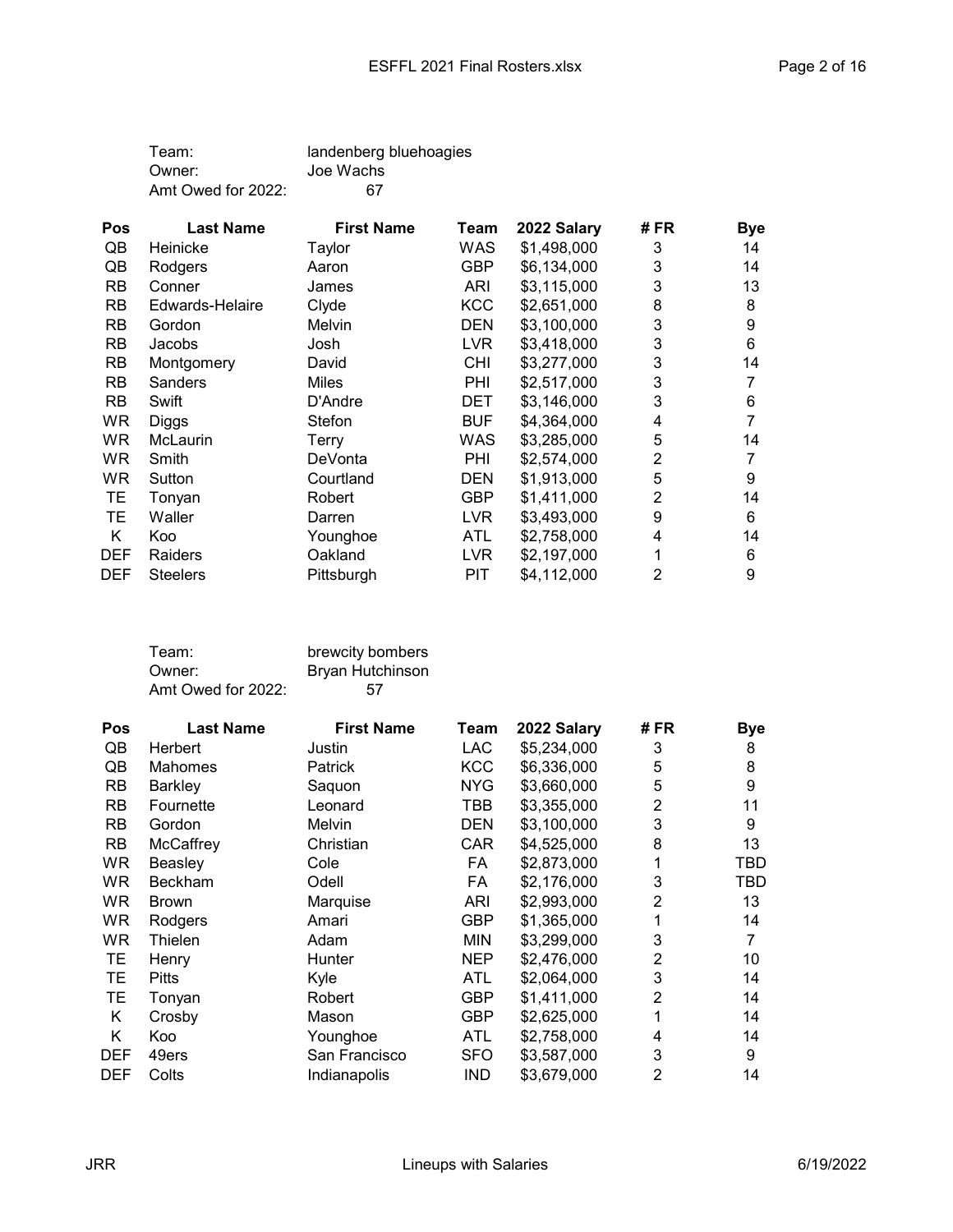| Team:              | brookside brawlers |
|--------------------|--------------------|
| Owner:             | Doug Bonsall       |
| Amt Owed for 2022: | 69                 |

| <b>Pos</b> | <b>Last Name</b> | <b>First Name</b> | Team       | 2022 Salary | # FR | <b>Bye</b> |
|------------|------------------|-------------------|------------|-------------|------|------------|
| QB         | Lawrence         | Trevor            | <b>JAC</b> | \$2,856,000 | 2    | 11         |
| QB         | Stafford         | Matthew           | LAR.       | \$4,540,000 | 3    |            |
| QB         | Wilson           | Russell           | <b>DEN</b> | \$5,519,000 | 2    | 9          |
| <b>RB</b>  | Drake            | Kenyan            | LVR.       | \$2,628,000 |      | 6          |
| <b>RB</b>  | Edwards-Helaire  | Clyde             | <b>KCC</b> | \$2,651,000 | 8    | 8          |
| <b>RB</b>  | Gibson           | Antonio           | WAS        | \$3,230,000 | 3    | 14         |
| <b>RB</b>  | Gordon           | Melvin            | <b>DEN</b> | \$3,100,000 | 3    | 9          |
| <b>RB</b>  | Harris           | Najee             | PIT        | \$4,125,000 | 15   | 9          |
| <b>RB</b>  | Murray           | Latavius          | FA         | \$1,976,000 |      | TBD        |
| <b>WR</b>  | Chase            | Ja'Marr           | <b>CIN</b> | \$3,296,000 | 3    | 10         |
| <b>WR</b>  | Hill             | Tyreek            | MIA        | \$4,524,000 | 5    | 11         |
| <b>WR</b>  | Jones            | Marvin            | JAC        | \$3,229,000 | 2    | 11         |
| WR.        | Lamb             | CeeDee            | DAL        | \$3,139,000 | 3    | 9          |
| TЕ         | Andrews          | Mark              | BAL        | \$3,702,000 | 4    | 10         |
| TЕ         | Ertz             | Zach              | ARI        | \$2,531,000 | 3    | 13         |
| Κ          | Koo              | Younghoe          | ATL        | \$2,758,000 | 4    | 14         |
| <b>DEF</b> | Panthers         | Carolina          | <b>CAR</b> | \$2,699,000 | 2    | 13         |
| <b>DEF</b> | Ravens           | <b>Baltimore</b>  | BAL        | \$3,672,000 | 2    | 10         |

| Team:              | bear buffenuff      |
|--------------------|---------------------|
| Owner:             | <b>Randy Miller</b> |
| Amt Owed for 2022: | 75                  |

| <b>Pos</b> | <b>Last Name</b> | <b>First Name</b> | Team       | 2022 Salary | # FR           | <b>Bye</b> |
|------------|------------------|-------------------|------------|-------------|----------------|------------|
| QB         | Allen            | Josh              | <b>BUF</b> | \$6,701,000 | 4              |            |
| QB         | Jackson          | Lamar             | <b>BAL</b> | \$5,702,000 | 4              | 10         |
| <b>RB</b>  | <b>Breida</b>    | Matt              | <b>NYG</b> | \$1,000,000 | $\overline{2}$ | 9          |
| <b>RB</b>  | Carter           | Michael           | <b>NYJ</b> | \$2,306,000 | 2              | 10         |
| <b>RB</b>  | Edwards-Helaire  | Clyde             | <b>KCC</b> | \$2,651,000 | 8              | 8          |
| <b>RB</b>  | Harris           | Najee             | <b>PIT</b> | \$4,125,000 | 15             | 9          |
| <b>RB</b>  | Robinson         | James             | <b>JAC</b> | \$2,689,000 | 13             | 11         |
| WR.        | Chase            | Ja'Marr           | <b>CIN</b> | \$3,296,000 | 3              | 10         |
| <b>WR</b>  | Cooper           | Amari             | <b>CLE</b> | \$3,708,000 | 5              | 9          |
| <b>WR</b>  | Godwin           | Chris             | TBB        | \$3,797,000 | 4              | 11         |
| <b>WR</b>  | Jefferson        | Justin            | <b>MIN</b> | \$3,990,000 | 5              | 7          |
| <b>WR</b>  | Jefferson        | Van               | LAR        | \$1,806,000 | 3              | 7          |
| <b>WR</b>  | Sutton           | Courtland         | <b>DEN</b> | \$1,913,000 | 5              | 9          |
| TE.        | Gronkowski       | Rob               | FA         | \$1,698,000 | 2              | TBD        |
| TЕ         | Henry            | Hunter            | <b>NEP</b> | \$2,476,000 | $\overline{2}$ | 10         |
| K          | <b>Boswell</b>   | Chris             | <b>PIT</b> | \$2,697,000 | $\overline{2}$ | 9          |
| <b>DEF</b> | <b>Bills</b>     | <b>Buffalo</b>    | <b>BUF</b> | \$3,842,000 | 3              | 7          |
| <b>DEF</b> | Titans           | Tennessee         | TEN        | \$3,297,000 | 3              | 6          |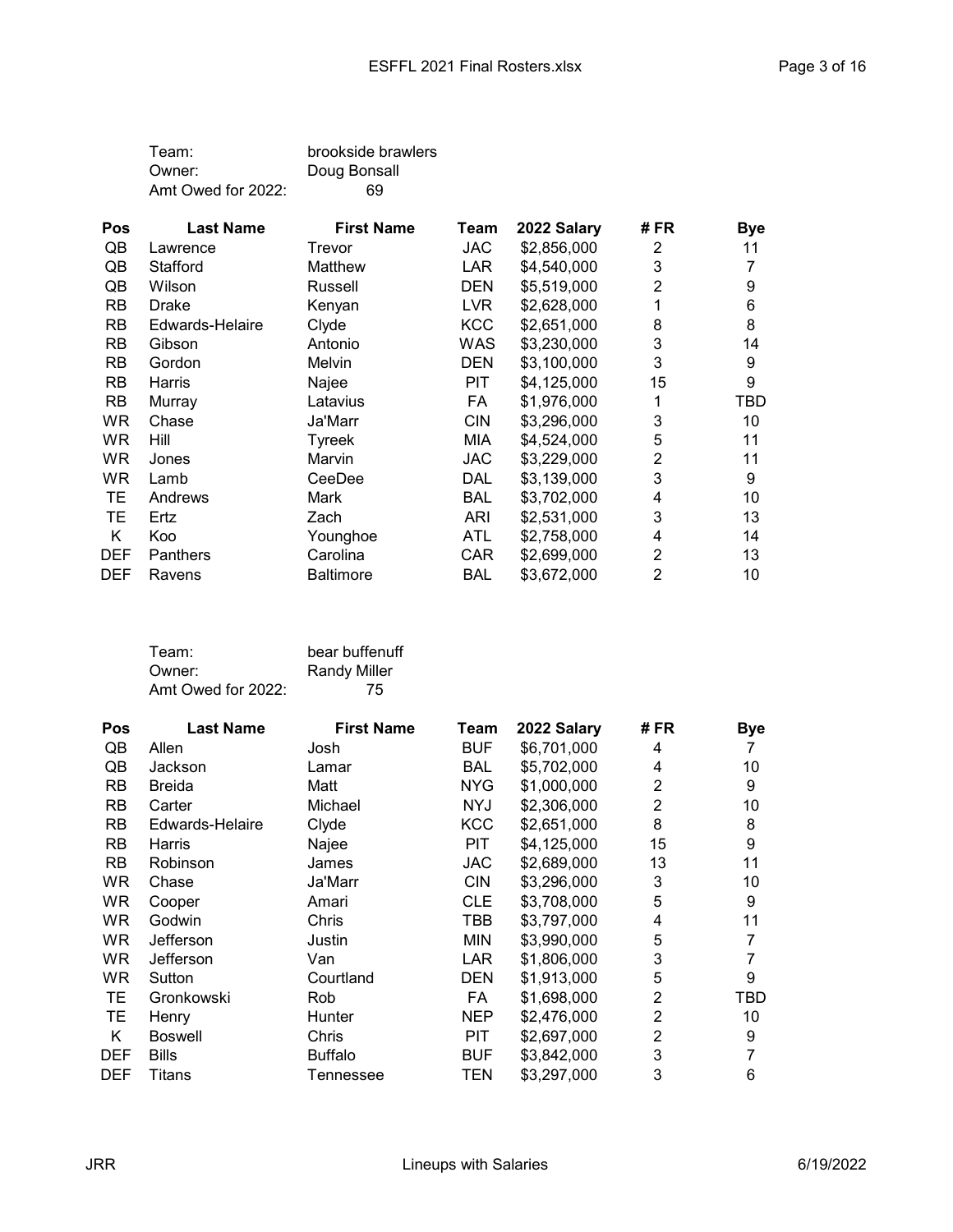| Team:              | newengland chowdaheadz |
|--------------------|------------------------|
| Owner:             | Jake Hale              |
| Amt Owed for 2022: | 19                     |

| Pos        | <b>Last Name</b> | <b>First Name</b> | Team       | 2022 Salary | # FR | <b>Bye</b> |
|------------|------------------|-------------------|------------|-------------|------|------------|
| QB         | Brady            | Tom               | TBB        | \$6,267,000 | 3    | 11         |
| QB         | Newton           | Cam               | FA         | \$2,914,000 | 2    | <b>TBD</b> |
| <b>RB</b>  | <b>Ekeler</b>    | Austin            | LAC        | \$4,333,000 | 3    | 8          |
| <b>RB</b>  | Foreman          | D'Onta            | <b>CAR</b> | \$1,000,000 | 2    | 13         |
| <b>RB</b>  | <b>Hubbard</b>   | Chuba             | <b>CAR</b> | \$2,169,000 | 3    | 13         |
| <b>RB</b>  | Robinson         | James             | JAC        | \$2,689,000 | 13   | 11         |
| <b>RB</b>  | Taylor           | Jonathan          | <b>IND</b> | \$4,383,000 | 3    | 14         |
| WR         | Cooks            | <b>Brandin</b>    | HOU        | \$2,976,000 | 3    | 6          |
| WR.        | Jefferson        | Van               | LAR        | \$1,806,000 | 3    | 7          |
| WR.        | Jeudy            | Jerry             | <b>DEN</b> | \$1,963,000 | 2    | 9          |
| WR.        | Metcalf          | D.K.              | <b>SEA</b> | \$3,972,000 | 9    | 11         |
| <b>WR</b>  | Mooney           | Darnell           | <b>CHI</b> | \$2,427,000 | 3    | 14         |
| <b>WR</b>  | Moore            | Elijah            | <b>NYJ</b> | \$2,289,000 | 2    | 10         |
| WR.        | Williams         | Mike              | <b>LAC</b> | \$2,792,000 | 3    | 8          |
| TE         | Engram           | Evan              | JAC        | \$1,771,000 | 1    | 11         |
| TЕ         | Kmet             | Cole              | <b>CHI</b> | \$1,432,000 |      | 14         |
| Κ          | Elliott          | Jake              | PHI        | \$2,351,000 | 2    | 7          |
| <b>DEF</b> | Chargers         | Los Angeles       | <b>LAC</b> | \$2,521,000 | 1    | 8          |

| Team:              | carefree clammerin'clams |
|--------------------|--------------------------|
| Owner:             | <b>Travis Davis</b>      |
| Amt Owed for 2022: | 56.                      |

| Pos        | <b>Last Name</b> | <b>First Name</b> | Team       | 2022 Salary | # FR           | <b>Bye</b> |
|------------|------------------|-------------------|------------|-------------|----------------|------------|
| QB         | Hurts            | Jalen             | <b>PHI</b> | \$3,127,000 | 2              |            |
| QB         | Jackson          | Lamar             | <b>BAL</b> | \$5,702,000 | 4              | 10         |
| QB         | Watson           | Deshaun           | <b>CLE</b> | \$5,385,000 | 1              | 9          |
| <b>RB</b>  | Barkley          | Saquon            | <b>NYG</b> | \$3,660,000 | 5              | 9          |
| <b>RB</b>  | Carter           | Michael           | <b>NYJ</b> | \$2,306,000 | 2              | 10         |
| <b>RB</b>  | Edwards-Helaire  | Clyde             | <b>KCC</b> | \$2,651,000 | 8              | 8          |
| <b>RB</b>  | Elliott          | Ezekiel           | DAL        | \$4,327,000 | 5              | 9          |
| <b>RB</b>  | <b>Sanders</b>   | <b>Miles</b>      | <b>PHI</b> | \$2,517,000 | 3              | 7          |
| WR.        | Godwin           | Chris             | TBB        | \$3,797,000 | 4              | 11         |
| WR.        | Metcalf          | D.K.              | <b>SEA</b> | \$3,972,000 | 9              | 11         |
| WR.        | Robinson         | Allen             | LAR        | \$3,223,000 | 4              | 7          |
| WR.        | Sutton           | Courtland         | <b>DEN</b> | \$1,913,000 | 5              | 9          |
| <b>WR</b>  | Thielen          | Adam              | <b>MIN</b> | \$3,299,000 | 3              | 7          |
| WR         | Thomas           | Michael           | <b>NOS</b> | \$3,881,000 | 1              | 14         |
| TЕ         | Kelce            | Travis            | <b>KCC</b> | \$4,678,000 | 9              | 8          |
| TЕ         | Waller           | Darren            | LVR.       | \$3,493,000 | 9              | 6          |
| Κ          | Prater           | Matt              | ARI        | \$2,851,000 | $\overline{2}$ | 13         |
| <b>DEF</b> | Eagles           | Philadelphia      | PHI        | \$3,145,000 | $\overline{2}$ | 7          |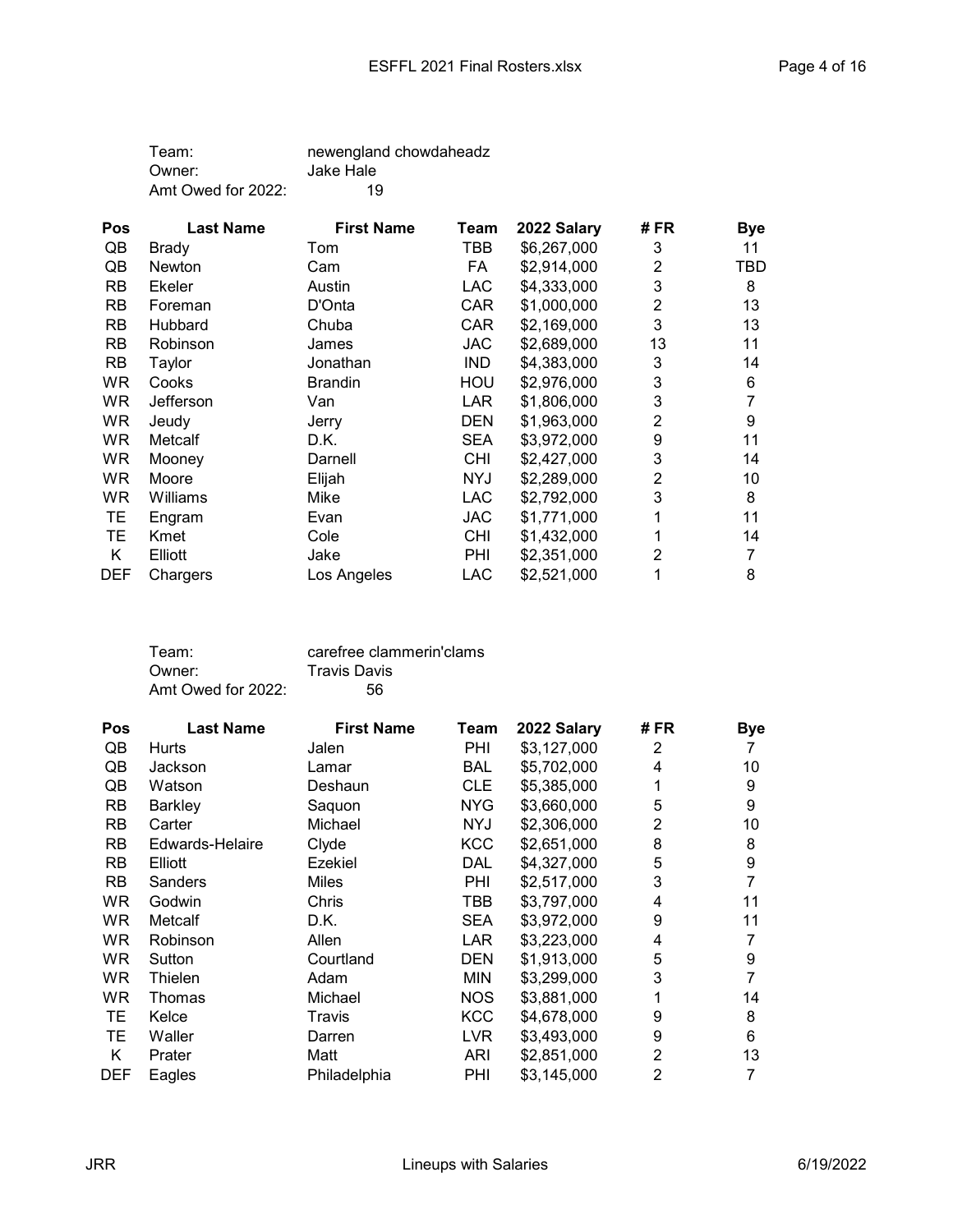| Team:              | willowstreet cockapoos |
|--------------------|------------------------|
| Owner:             | Mark Mitchell          |
| Amt Owed for 2022: | 59                     |

| Pos        | <b>Last Name</b> | <b>First Name</b> | Team       | 2022 Salary | # FR | <b>Bye</b> |
|------------|------------------|-------------------|------------|-------------|------|------------|
| QB         | <b>Burrow</b>    | Joe               | <b>CIN</b> | \$3,848,000 | 3    | 10         |
| QB         | Lance            | Trey              | <b>SFO</b> | \$1,930,000 |      | 9          |
| QB         | Prescott         | Dak               | DAL        | \$4,861,000 | 2    | 9          |
| <b>RB</b>  | Barkley          | Saquon            | NYG        | \$3,660,000 | 5    | 9          |
| <b>RB</b>  | Collins          | Alex              | FA         | \$1,000,000 |      | TBD        |
| <b>RB</b>  | Harris           | Damien            | <b>NEP</b> | \$1,617,000 | 3    | 10         |
| <b>RB</b>  | McCaffrey        | Christian         | <b>CAR</b> | \$4,525,000 | 8    | 13         |
| <b>RB</b>  | Robinson         | James             | JAC        | \$2,689,000 | 13   | 11         |
| <b>RB</b>  | Williams         | Javonte           | <b>DEN</b> | \$3,045,000 | 2    | 9          |
| WR.        | <b>Brown</b>     | A.J.              | <b>PHI</b> | \$3,384,000 | 3    | 7          |
| WR.        | Davis            | Corey             | <b>NYJ</b> | \$2,029,000 | 1    | 10         |
| WR.        | Lamb             | CeeDee            | DAL        | \$3,139,000 | 3    | 9          |
| WR.        | Robinson         | Allen             | LAR        | \$3,223,000 | 4    | 7          |
| WR.        | Shenault         | Laviska           | <b>JAC</b> | \$2,169,000 | 1    | 11         |
| TЕ         | Kelce            | Travis            | <b>KCC</b> | \$4,678,000 | 9    | 8          |
| TЕ         | <b>Pitts</b>     | Kyle              | ATL        | \$2,064,000 | 3    | 14         |
| Κ          | Folk             | <b>Nick</b>       | NEP        | \$2,483,000 | 3    | 10         |
| <b>DEF</b> | <b>Patriots</b>  | New England       | NEP        | \$4,340,000 | 3    | 10         |

| Team:              | coolsprings cockatiels |
|--------------------|------------------------|
| Owner:             | <b>Chuck Seipel</b>    |
| Amt Owed for 2022: | 63                     |

| <b>Pos</b> | <b>Last Name</b> | <b>First Name</b> | Team       | 2022 Salary | # FR           | <b>Bye</b> |
|------------|------------------|-------------------|------------|-------------|----------------|------------|
| QB         | Murray           | Kyler             | ARI        | \$6,346,000 | 10             | 13         |
| QB         | Stafford         | Matthew           | <b>LAR</b> | \$4,540,000 | 3              | 7          |
| <b>RB</b>  | Dillon           | AJ                | GBP        | \$2,053,000 | 3              | 14         |
| <b>RB</b>  | Harris           | Najee             | PIT        | \$4,125,000 | 15             | 9          |
| <b>RB</b>  | Henderson        | Darrell           | <b>LAR</b> | \$1,653,000 | 3              | 7          |
| <b>RB</b>  | Mixon            | Joe               | <b>CIN</b> | \$3,300,000 | 3              | 10         |
| <b>RB</b>  | Montgomery       | David             | CHI        | \$3,277,000 | 3              | 14         |
| WR         | Diggs            | Stefon            | <b>BUF</b> | \$4,364,000 | 4              | 7          |
| WR         | Gage             | Russell           | TBB        | \$2,285,000 | $\overline{2}$ | 11         |
| WR.        | Lockett          | Tyler             | <b>SEA</b> | \$4,022,000 | 3              | 11         |
| WR.        | <b>McLaurin</b>  | Terry             | WAS        | \$3,285,000 | 5              | 14         |
| WR         | Pittman          | Michael           | <b>IND</b> | \$2,513,000 | 3              | 14         |
| TЕ         | Ertz             | Zach              | ARI        | \$2,531,000 | 3              | 13         |
| TЕ         | Kittle           | George            | <b>SFO</b> | \$2,875,000 | 5              | 9          |
| TЕ         | Waller           | Darren            | <b>LVR</b> | \$3,493,000 | 9              | 6          |
| K          | Tucker           | Justin            | <b>BAL</b> | \$3,212,000 | $\overline{2}$ | 10         |
| <b>DEF</b> | <b>Broncos</b>   | Denver            | <b>DEN</b> | \$2,912,000 | $\overline{2}$ | 9          |
| <b>DEF</b> | Rams             | Los Angeles       | <b>LAR</b> | \$3,932,000 | $\overline{2}$ | 7          |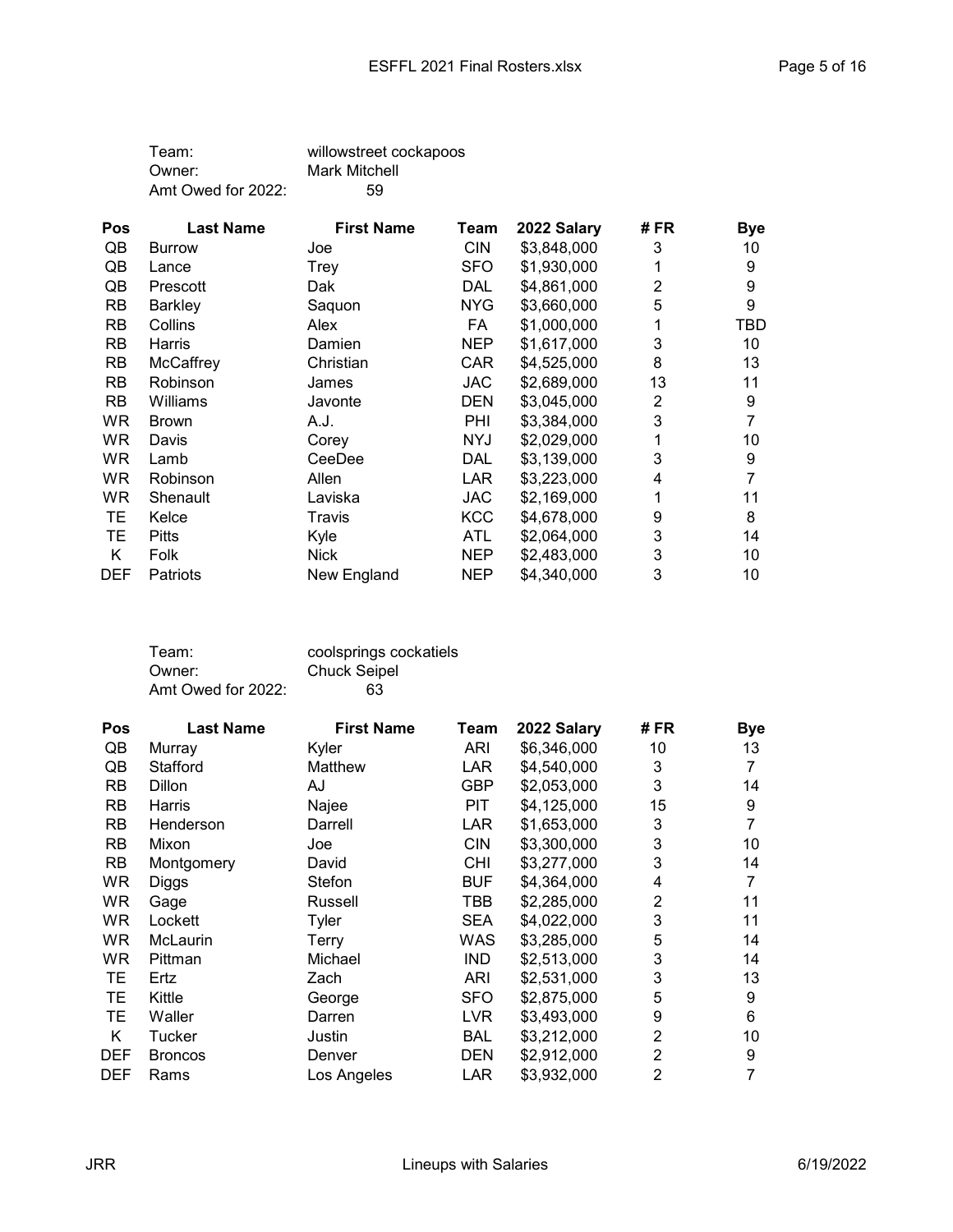| Team:              | ambler colonels |
|--------------------|-----------------|
| Owner:             | Liam Perlmutter |
| Amt Owed for 2022: | 59              |

| <b>Pos</b> | <b>Last Name</b> | <b>First Name</b> | Team       | 2022 Salary | # FR           | <b>Bye</b> |
|------------|------------------|-------------------|------------|-------------|----------------|------------|
| QB         | Cousins          | Kirk              | MIN        | \$5,211,000 | 3              |            |
| QB         | Wilson           | Russell           | <b>DEN</b> | \$5,519,000 | 2              | 9          |
| <b>RB</b>  | Chubb            | <b>Nick</b>       | <b>CLE</b> | \$3,607,000 | 4              | 9          |
| <b>RB</b>  | Harris           | Damien            | <b>NEP</b> | \$1,617,000 | 3              | 10         |
| <b>RB</b>  | Harris           | Najee             | <b>PIT</b> | \$4,125,000 | 15             | 9          |
| <b>RB</b>  | Hunt             | Kareem            | <b>CLE</b> | \$2,332,000 | 2              | 9          |
| <b>RB</b>  | McCaffrey        | Christian         | CAR        | \$4,525,000 | 8              | 13         |
| WR         | Cooper           | Amari             | <b>CLE</b> | \$3,708,000 | 5              | 9          |
| <b>WR</b>  | Diggs            | Stefon            | <b>BUF</b> | \$4,364,000 | 4              |            |
| <b>WR</b>  | Mooney           | Darnell           | <b>CHI</b> | \$2,427,000 | 3              | 14         |
| WR.        | Sanders          | Emmanuel          | <b>BUF</b> | \$2,498,000 | 2              |            |
| WR.        | Smith            | DeVonta           | PHI        | \$2,574,000 | $\overline{2}$ |            |
| TE.        | Goedert          | Dallas            | PHI        | \$2,181,000 | 2              |            |
| TЕ         | Kelce            | Travis            | <b>KCC</b> | \$4,678,000 | 9              | 8          |
| Κ          | <b>Butker</b>    | Harrison          | <b>KCC</b> | \$3,150,000 | 3              | 8          |
| Κ          | Elliott          | Jake              | PHI        | \$2,351,000 | 2              |            |
| <b>DEF</b> | Colts            | Indianapolis      | <b>IND</b> | \$3,679,000 | $\overline{2}$ | 14         |
| <b>DEF</b> | Packers          | Green Bay         | GBP        | \$3,493,000 | 3              | 14         |

| Team:              | ambler emus             |
|--------------------|-------------------------|
| Owner:             | <b>Frank Perlmutter</b> |
| Amt Owed for 2022: | 32                      |

| Pos        | <b>Last Name</b>  | <b>First Name</b> | Team       | 2022 Salary | # FR           | <b>Bye</b>     |
|------------|-------------------|-------------------|------------|-------------|----------------|----------------|
| QB         | Murray            | Kyler             | ARI        | \$6,346,000 | 10             | 13             |
| QB         | Tagovailoa        | Tua               | MIA        | \$2,809,000 | 2              | 11             |
| <b>RB</b>  | Foreman           | D'Onta            | <b>CAR</b> | \$1,000,000 | $\overline{2}$ | 13             |
| RB         | Freeman           | Devonta           | FA         | \$1,971,000 | 3              | TBD            |
| <b>RB</b>  | Harris            | Najee             | PIT        | \$4,125,000 | 15             | 9              |
| <b>RB</b>  | Swift             | D'Andre           | DET        | \$3,146,000 | 3              | 6              |
| <b>RB</b>  | Wilson            | Jeffery           | <b>SFO</b> | \$1,325,000 | 1              | 9              |
| WR.        | Allen             | Keenan            | LAC        | \$4,168,000 | 3              | 8              |
| WR.        | Evans             | Mike              | TBB        | \$4,084,000 | 3              | 11             |
| <b>WR</b>  | Green             | AJ                | ARI        | \$1,312,000 | 1              | 13             |
| <b>WR</b>  | Hopkins           | <b>DeAndre</b>    | ARI        | \$3,988,000 | 3              | 13             |
| <b>WR</b>  | Moore             | D.J.              | CAR        | \$3,328,000 | 2              | 13             |
| WR.        | Parker            | DeVante           | <b>NEP</b> | \$2,658,000 | 2              | 10             |
| TЕ         | Freiermuth        | Pat               | <b>PIT</b> | \$1,993,000 | 3              | 9              |
| TЕ         | Schultz           | Dalton            | DAL        | \$1,917,000 | $\overline{2}$ | 9              |
| Κ          | Joseph            | Greg              | <b>MIN</b> | \$1,172,000 | 3              | $\overline{7}$ |
| <b>DEF</b> | <b>Buccaneers</b> | Tampa Bay         | TBB        | \$3,842,000 | 3              | 11             |
| <b>DEF</b> | Vikings           | Minnesota         | MIN        | \$3,179,000 | $\overline{2}$ | 7              |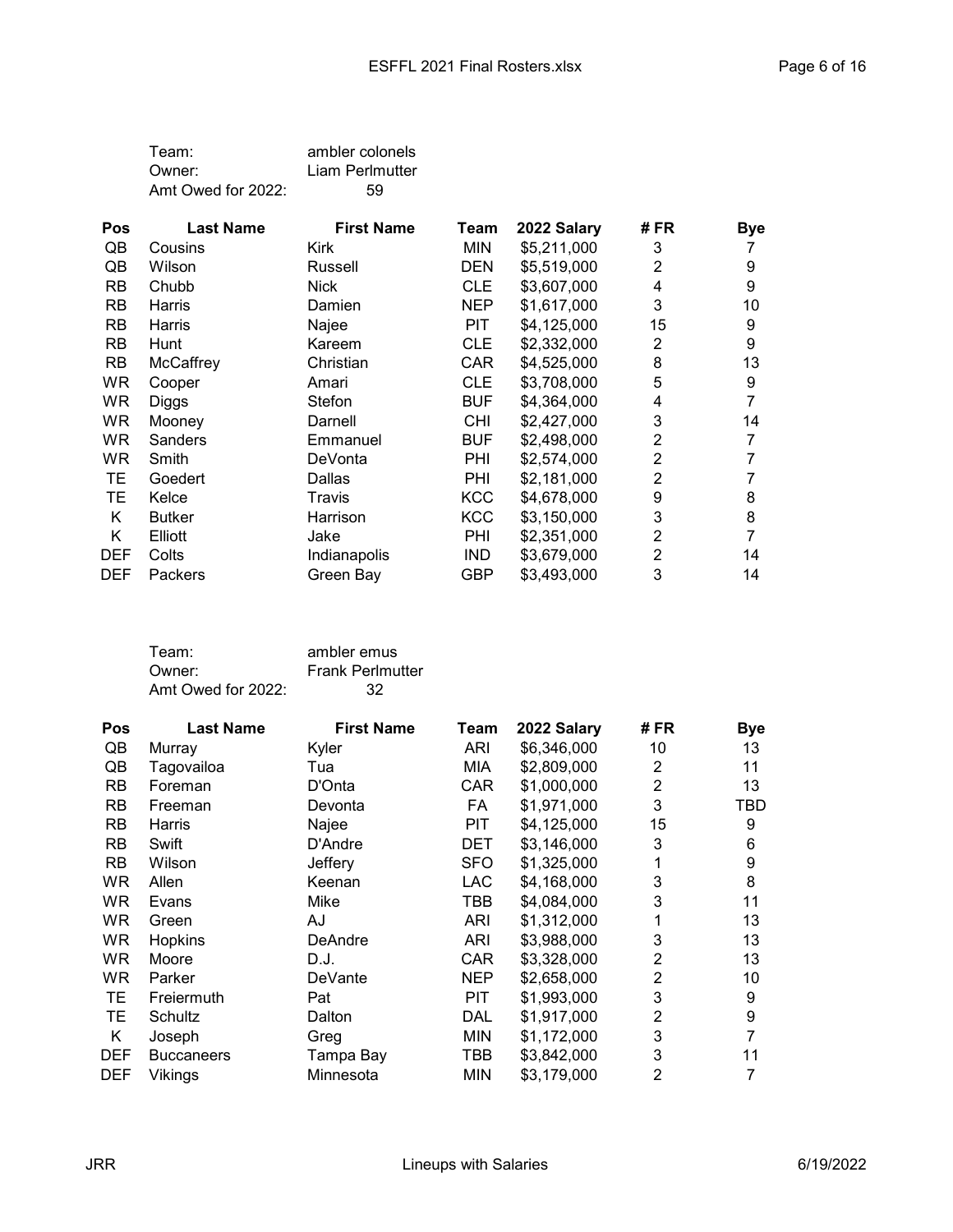| Team:              | philadelphia fellas |
|--------------------|---------------------|
| Owner:             | Roger Johnson       |
| Amt Owed for 2022: | 77                  |

| <b>Pos</b> | <b>Last Name</b> | <b>First Name</b> | Team       | 2022 Salary | # FR | <b>Bye</b> |
|------------|------------------|-------------------|------------|-------------|------|------------|
| QB         | <b>Burrow</b>    | Joe               | <b>CIN</b> | \$3,848,000 | 3    | 10         |
| QB         | Jones            | Mac               | <b>NEP</b> | \$2,956,000 | 3    | 10         |
| <b>RB</b>  | Cook             | Dalvin            | <b>MIN</b> | \$4.444.000 | 3    |            |
| <b>RB</b>  | Jacobs           | Josh              | LVR.       | \$3,418,000 | 3    | 6          |
| <b>RB</b>  | Mattison         | Alexander         | <b>MIN</b> | \$1,352,000 | 2    | 7          |
| <b>RB</b>  | McCaffrey        | Christian         | <b>CAR</b> | \$4,525,000 | 8    | 13         |
| <b>RB</b>  | Mitchell         | Elijah            | <b>SFO</b> | \$1,898,000 | 3    | 9          |
| WR.        | <b>Beckham</b>   | Odell             | FA         | \$2,176,000 | 3    | TBD        |
| <b>WR</b>  | Golladay         | Kenny             | <b>NYG</b> | \$2,003,000 | 2    | 9          |
| <b>WR</b>  | Jones            | Marvin            | JAC.       | \$3,229,000 | 2    | 11         |
| <b>WR</b>  | Metcalf          | D.K.              | <b>SEA</b> | \$3,972,000 | 9    | 11         |
| <b>WR</b>  | Renfrow          | Hunter            | <b>LVR</b> | \$2,807,000 | 3    | 6          |
| <b>WR</b>  | Ridley           | Calvin            | ATL        | \$2,925,000 | 2    | 14         |
| <b>WR</b>  | Woods            | Robert            | TEN        | \$3,137,000 | 1    | 6          |
| TЕ         | Kelce            | Travis            | <b>KCC</b> | \$4,678,000 | 9    | 8          |
| TЕ         | Kittle           | George            | <b>SFO</b> | \$2,875,000 | 5    | 9          |
| K          | Gano             | Graham            | NYG        | \$1,750,000 | 1    | 9          |
| <b>DEF</b> | <b>Bears</b>     | Chicago           | CHI        | \$2,992,000 | 2    | 14         |

| Team:              | myrtlebeach gallopingscallops |
|--------------------|-------------------------------|
| Owner:             | Ray Davis, III                |
| Amt Owed for 2022: | 85                            |

| Pos        | <b>Last Name</b> | <b>First Name</b> | Team       | 2022 Salary | # FR           | <b>Bye</b> |
|------------|------------------|-------------------|------------|-------------|----------------|------------|
| QB         | Allen            | Josh              | <b>BUF</b> | \$6,701,000 | 4              |            |
| QB         | Carr             | Derek             | LVR        | \$4,825,000 | 2              | 6          |
| <b>RB</b>  | Cook             | Dalvin            | MIN        | \$4,444,000 | 3              | 7          |
| <b>RB</b>  | Harris           | Najee             | PIT        | \$4,125,000 | 15             | 9          |
| <b>RB</b>  | Henry            | <b>Derrick</b>    | TEN        | \$4,459,000 | 2              | 6          |
| <b>RB</b>  | Patterson        | Cordarrelle       | <b>ATL</b> | \$1,727,000 | 3              | 14         |
| <b>RB</b>  | Robinson         | James             | JAC.       | \$2,689,000 | 13             | 11         |
| <b>RB</b>  | <b>Sanders</b>   | <b>Miles</b>      | PHI        | \$2,517,000 | 3              | 7          |
| WR         | Evans            | Mike              | TBB        | \$4,084,000 | 3              | 11         |
| WR         | Hopkins          | DeAndre           | ARI        | \$3,988,000 | 3              | 13         |
| WR.        | Metcalf          | D.K.              | <b>SEA</b> | \$3,972,000 | 9              | 11         |
| WR         | Ridley           | Calvin            | ATL        | \$2,925,000 | 2              | 14         |
| TЕ         | Knox             | Dawson            | <b>BUF</b> | \$1,639,000 | 3              | 7          |
| TЕ         | Waller           | Darren            | LVR.       | \$3,493,000 | 9              | 6          |
| Κ          | Carlson          | Daniel            | LVR        | \$3,035,000 | $\overline{2}$ | 6          |
| K          | Folk             | <b>Nick</b>       | <b>NEP</b> | \$2,483,000 | 3              | 10         |
| <b>DEF</b> | Bengals          | Cincinnati        | <b>CIN</b> | \$2,455,000 | 1              | 10         |
| <b>DEF</b> | <b>Titans</b>    | Tennessee         | TEN        | \$3,297,000 | 3              | 6          |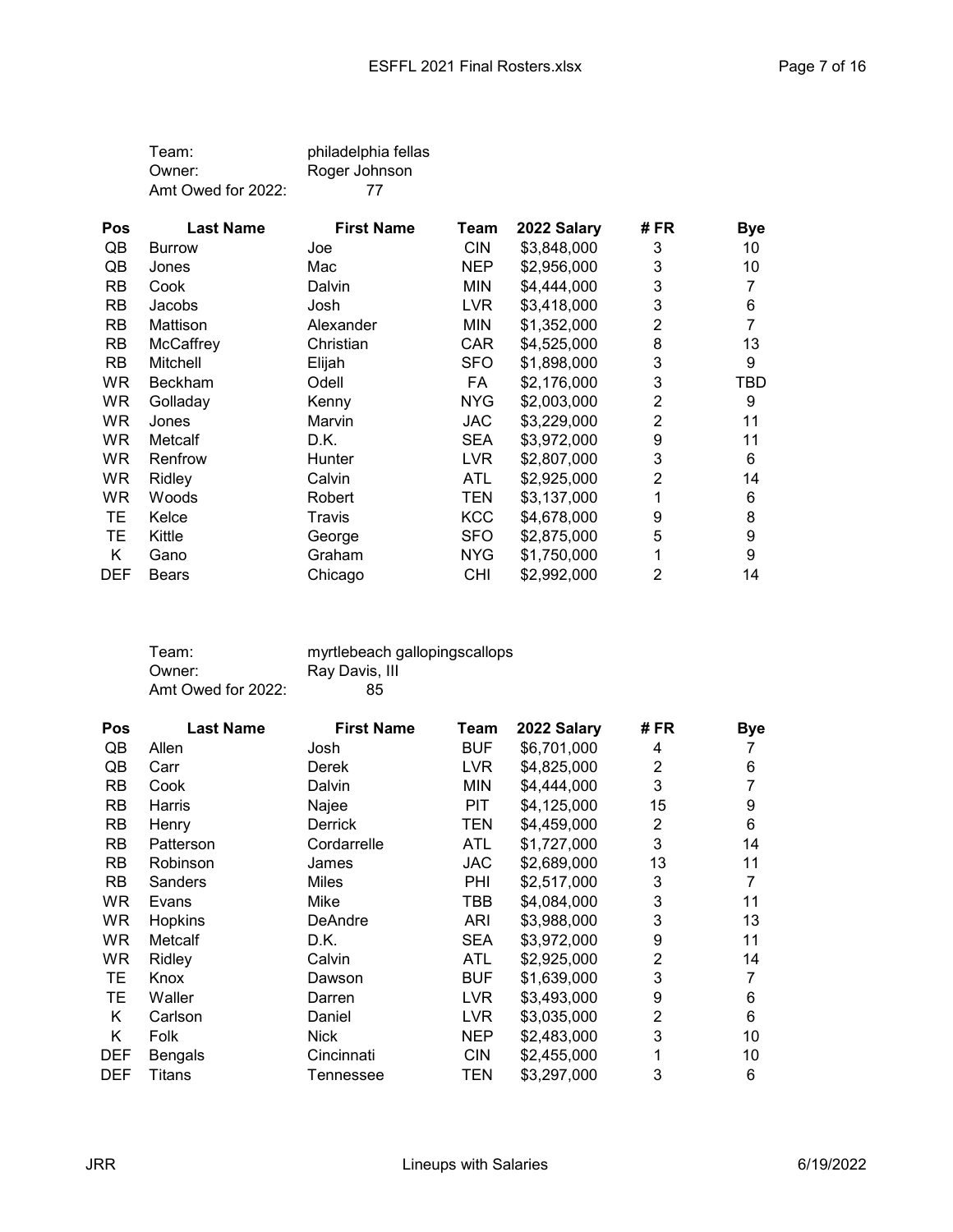| Team:              | newlondon heavys |
|--------------------|------------------|
| Owner:             | Jim Sullivan     |
| Amt Owed for 2022: | $\Omega$         |

| <b>Pos</b> | <b>Last Name</b>  | <b>First Name</b> | Team       | 2022 Salary | # FR           | <b>Bye</b> |
|------------|-------------------|-------------------|------------|-------------|----------------|------------|
| QB         | <b>Mahomes</b>    | <b>Patrick</b>    | <b>KCC</b> | \$6,336,000 | 5              | 8          |
| <b>RB</b>  | Edwards-Helaire   | Clyde             | <b>KCC</b> | \$2,651,000 | 8              | 8          |
| <b>RB</b>  | Harris            | Najee             | PIT.       | \$4,125,000 | 15             | 9          |
| <b>RB</b>  | Henderson         | Darrell           | LAR.       | \$1,653,000 | 3              | 7          |
| <b>RB</b>  | Mixon             | Joe               | <b>CIN</b> | \$3,300,000 | 3              | 10         |
| <b>RB</b>  | Robinson          | James             | <b>JAC</b> | \$2,689,000 | 13             | 11         |
| <b>RB</b>  | Taylor            | Jonathan          | <b>IND</b> | \$4,383,000 | 3              | 14         |
| WR         | Aiyuk             | <b>Brandon</b>    | <b>SFO</b> | \$2,654,000 | 3              | 9          |
| <b>WR</b>  | Allen             | Keenan            | <b>LAC</b> | \$4,168,000 | 3              | 8          |
| <b>WR</b>  | <b>Brown</b>      | Antonio           | FA         | \$3,073,000 | 1              | TBD        |
| <b>WR</b>  | Lamb              | CeeDee            | <b>DAL</b> | \$3,139,000 | 3              | 9          |
| WR.        | Parker            | DeVante           | <b>NEP</b> | \$2,658,000 | 2              | 10         |
| TE.        | Gronkowski        | <b>Rob</b>        | FA         | \$1,698,000 | 2              | TBD        |
| TЕ         | Hill              | Taysom            | <b>NOS</b> | \$2,111,000 | 3              | 14         |
| TЕ         | Kelce             | Travis            | <b>KCC</b> | \$4,678,000 | 9              | 8          |
| K          | Zuerlein          | Greg              | NYJ        | \$2,981,000 | 2              | 10         |
| <b>DEF</b> | <b>Buccaneers</b> | Tampa Bay         | TBB        | \$3,842,000 | 3              | 11         |
| <b>DEF</b> | <b>Dolphins</b>   | Miami             | MIA        | \$3,179,000 | $\overline{2}$ | 11         |

| Team:              | collegeville house-of-pain |
|--------------------|----------------------------|
| Owner:             | <b>Ted Sidoriak</b>        |
| Amt Owed for 2022: | 23                         |

| Pos        | <b>Last Name</b> | <b>First Name</b>  | Team       | 2022 Salary | # FR | <b>Bye</b> |
|------------|------------------|--------------------|------------|-------------|------|------------|
| QB         | Allen            | Josh               | <b>BUF</b> | \$6,701,000 | 4    |            |
| QB         | Stafford         | Matthew            | <b>LAR</b> | \$4,540,000 | 3    |            |
| <b>RB</b>  | Akers            | Cam                | <b>LAR</b> | \$1,527,000 |      |            |
| <b>RB</b>  | Elliott          | Ezekiel            | DAL        | \$4,327,000 | 5    | 9          |
| <b>RB</b>  | Harris           | Najee              | PIT        | \$4,125,000 | 15   | 9          |
| <b>RB</b>  | Patterson        | Cordarrelle        | ATL        | \$1,727,000 | 3    | 14         |
| <b>RB</b>  | Robinson         | James              | <b>JAC</b> | \$2,689,000 | 13   | 11         |
| <b>RB</b>  | Stevenson        | Rhamondre          | <b>NEP</b> | \$2,047,000 |      | 10         |
| WR         | Gallup           | Michael            | <b>DAL</b> | \$2,376,000 |      | 9          |
| WR         | Jones            | Julio              | FA         | \$3,041,000 | 2    | TBD        |
| WR         | Kupp             | Cooper             | <b>LAR</b> | \$4,960,000 | 3    | 7          |
| WR         | Metcalf          | D.K.               | SEA        | \$3,972,000 | 9    | 11         |
| TЕ         | Andrews          | Mark               | <b>BAL</b> | \$3,702,000 | 4    | 10         |
| TЕ         | Hockenson        | T.J.               | <b>DET</b> | \$2,100,000 |      | 6          |
| Κ          | Hopkins          | Dustin             | <b>LAC</b> | \$2,636,000 | 2    | 8          |
| <b>DEF</b> | Cardinals        | Arizona            | ARI        | \$3,122,000 | 3    | 13         |
| <b>DEF</b> | Chiefs           | Kansas City        | <b>KCC</b> | \$3,692,000 | 2    | 8          |
| <b>DEF</b> | Saints           | <b>New Orleans</b> | <b>NOS</b> | \$3,842,000 | 3    | 14         |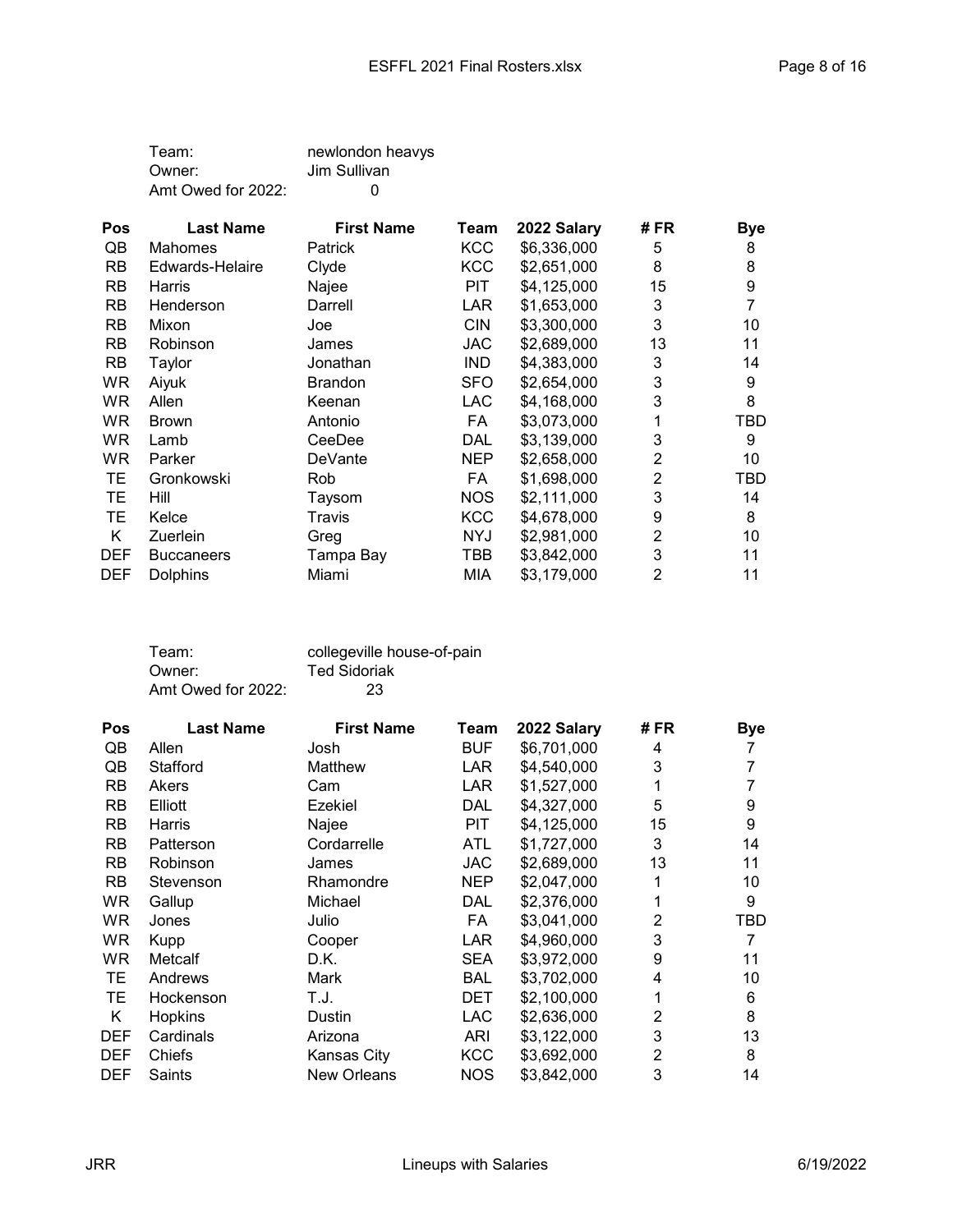| Team:              | connecticut knights |
|--------------------|---------------------|
| Owner:             | <b>Scott Harley</b> |
| Amt Owed for 2022: | 26                  |

| <b>Pos</b> | <b>Last Name</b> | <b>First Name</b> | Team       | 2022 Salary | # FR           | <b>Bye</b> |
|------------|------------------|-------------------|------------|-------------|----------------|------------|
| QB         | Carr             | <b>Derek</b>      | LVR.       | \$4,825,000 | 2              | 6          |
| QB         | Murray           | Kyler             | ARI        | \$6,346,000 | 10             | 13         |
| <b>RB</b>  | <b>Barkley</b>   | Saquon            | <b>NYG</b> | \$3,660,000 | 5              | 9          |
| <b>RB</b>  | Etienne          | Travis            | JAC        | \$2,189,000 | $\overline{2}$ | 11         |
| <b>RB</b>  | Harris           | Najee             | PIT        | \$4,125,000 | 15             | 9          |
| <b>RB</b>  | Pollard          | Tony              | DAL        | \$1,823,000 | 3              | 9          |
| <b>RB</b>  | Robinson         | James             | <b>JAC</b> | \$2,689,000 | 13             | 11         |
| WR.        | Adams            | Davante           | LVR        | \$5,117,000 | 4              | 6          |
| <b>WR</b>  | Chase            | Ja'Marr           | <b>CIN</b> | \$3,296,000 | 3              | 10         |
| <b>WR</b>  | Higgins          | Tee               | <b>CIN</b> | \$2,915,000 | 3              | 10         |
| <b>WR</b>  | Jefferson        | Justin            | <b>MIN</b> | \$3,990,000 | 5              |            |
| WR.        | Samuel           | Deebo             | <b>SFO</b> | \$3,115,000 | 3              | 9          |
| TЕ         | Ertz             | Zach              | <b>ARI</b> | \$2,531,000 | 3              | 13         |
| TЕ         | Goedert          | Dallas            | PHI        | \$2,181,000 | 2              |            |
| TЕ         | Kittle           | George            | <b>SFO</b> | \$2,875,000 | 5              | 9          |
| Κ          | Carlson          | Daniel            | LVR.       | \$3,035,000 | 2              | 6          |
| <b>DEF</b> | <b>Bills</b>     | <b>Buffalo</b>    | <b>BUF</b> | \$3,842,000 | 3              |            |
| <b>DEF</b> | <b>Packers</b>   | Green Bay         | GBP        | \$3,493,000 | 3              | 14         |

| newark knockers |
|-----------------|
| Don Tancredi    |
| 60              |
|                 |

| <b>Pos</b> | <b>Last Name</b> | <b>First Name</b> | Team       | 2022 Salary | # FR           | <b>Bye</b> |
|------------|------------------|-------------------|------------|-------------|----------------|------------|
| QB         | Heinicke         | Taylor            | WAS        | \$1,498,000 | 3              | 14         |
| QB         | Jackson          | Lamar             | <b>BAL</b> | \$5,702,000 | 4              | 10         |
| <b>RB</b>  | Conner           | James             | ARI        | \$3,115,000 | 3              | 13         |
| <b>RB</b>  | Elliott          | Ezekiel           | DAL        | \$4,327,000 | 5              | 9          |
| <b>RB</b>  | Harris           | Najee             | <b>PIT</b> | \$4,125,000 | 15             | 9          |
| RB         | Jones            | Aaron             | <b>GBP</b> | \$4,420,000 | 4              | 14         |
| <b>RB</b>  | Jones            | Ronald            | <b>KCC</b> | \$2,121,000 | 1              | 8          |
| <b>RB</b>  | Michel           | Sony              | MIA        | \$1,835,000 | $\overline{2}$ | 11         |
| <b>WR</b>  | <b>Brown</b>     | Marquise          | ARI        | \$2,993,000 | $\overline{2}$ | 13         |
| <b>WR</b>  | Jefferson        | Van               | LAR        | \$1,806,000 | 3              | 7          |
| <b>WR</b>  | Lockett          | Tyler             | <b>SEA</b> | \$4,022,000 | 3              | 11         |
| <b>WR</b>  | <b>McLaurin</b>  | Terry             | WAS        | \$3,285,000 | 5              | 14         |
| <b>WR</b>  | Metcalf          | D.K.              | <b>SEA</b> | \$3,972,000 | 9              | 11         |
| <b>WR</b>  | Mooney           | Darnell           | <b>CHI</b> | \$2,427,000 | 3              | 14         |
| <b>WR</b>  | Samuel           | Deebo             | <b>SFO</b> | \$3,115,000 | 3              | 9          |
| TЕ         | Knox             | Dawson            | <b>BUF</b> | \$1,639,000 | 3              | 7          |
| Κ          | Zuerlein         | Greg              | <b>NYJ</b> | \$2,981,000 | $\overline{2}$ | 10         |
| <b>DEF</b> | Rams             | Los Angeles       | LAR        | \$3,932,000 | $\overline{2}$ | 7          |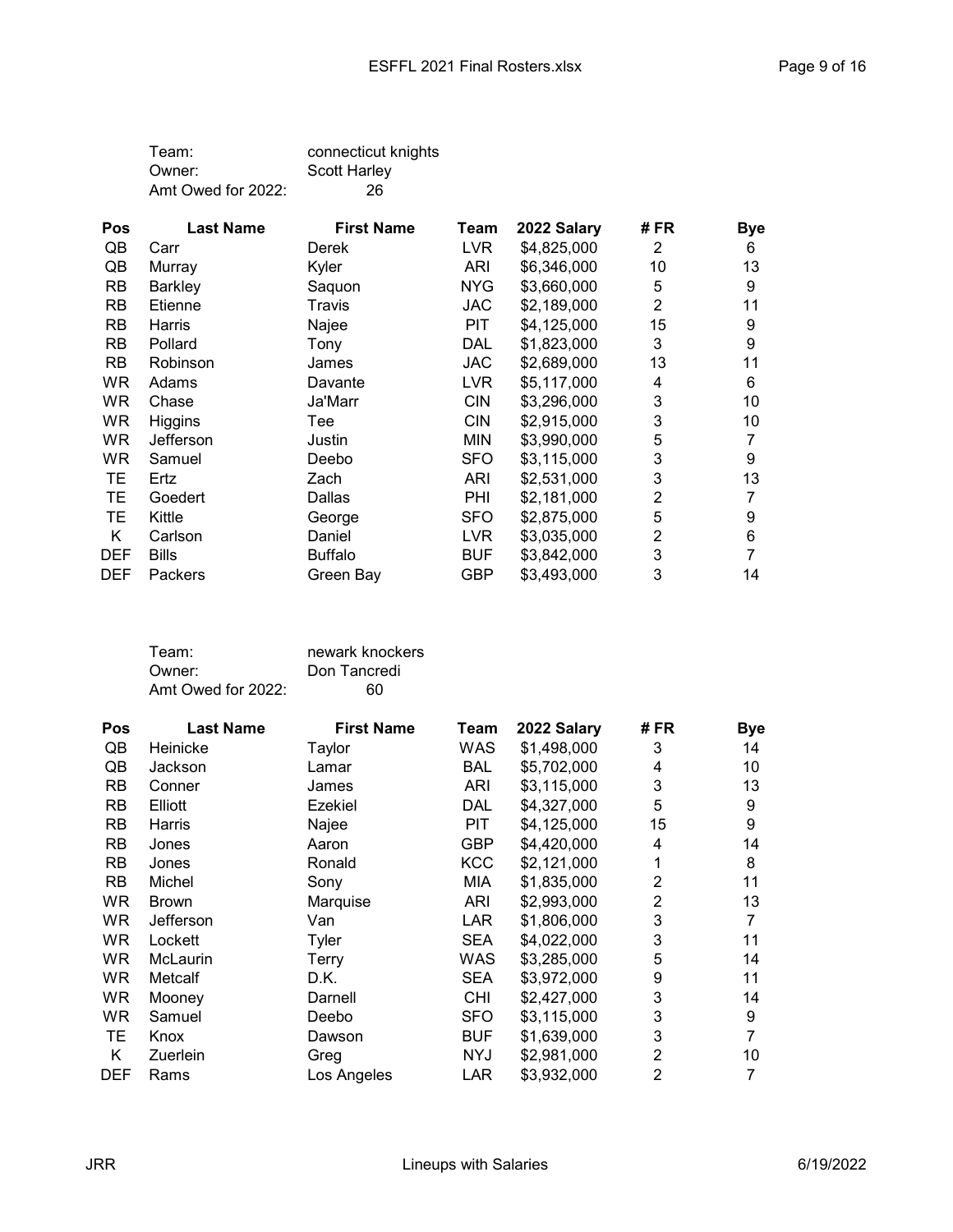| Team:              | mainstreet maulers |
|--------------------|--------------------|
| Owner:             | Jeff Morris        |
| Amt Owed for 2022: | $\Omega$           |

| <b>Pos</b> | <b>Last Name</b> | <b>First Name</b> | Team       | 2022 Salary | # FR | <b>Bye</b> |
|------------|------------------|-------------------|------------|-------------|------|------------|
| QB         | Allen            | Josh              | <b>BUF</b> | \$6,701,000 | 4    |            |
| RB         | McCaffrey        | Christian         | CAR        | \$4,525,000 | 8    | 13         |
| <b>RB</b>  | Mitchell         | Elijah            | <b>SFO</b> | \$1,898,000 | 3    | 9          |
| <b>RB</b>  | Mixon            | Joe               | <b>CIN</b> | \$3,300,000 | 3    | 10         |
| <b>RB</b>  | Montgomery       | David             | <b>CHI</b> | \$3,277,000 | 3    | 14         |
| <b>RB</b>  | Penny            | Rashaad           | <b>SEA</b> | \$1,045,000 | 2    | 11         |
| <b>RB</b>  | Perine           | Samaje            | <b>CIN</b> | \$1,000,000 |      | 10         |
| <b>RB</b>  | Vaughn           | Ke'Shawn          | TBB        | \$1,154,000 |      | 11         |
| <b>WR</b>  | <b>Brown</b>     | A.J.              | PHI        | \$3,384,000 | 3    |            |
| <b>WR</b>  | Cooks            | <b>Brandin</b>    | HOU        | \$2,976,000 | 3    | 6          |
| <b>WR</b>  | Jefferson        | Justin            | <b>MIN</b> | \$3,990,000 | 5    | 7          |
| WR.        | St. Brown        | Amon-Ra           | <b>DET</b> | \$2,428,000 | 1    | 6          |
| TЕ         | Kittle           | George            | <b>SFO</b> | \$2,875,000 | 5    | 9          |
| TЕ         | <b>Pitts</b>     | Kyle              | ATL        | \$2,064,000 | 3    | 14         |
| Κ          | <b>Badgley</b>   | Mike              | FA         | \$1,993,000 |      | TBD        |
| Κ          | Gay              | Matt              | LAR.       | \$2,607,000 | 3    |            |
| <b>DEF</b> | <b>Browns</b>    | Cleveland         | <b>CLE</b> | \$2,956,000 |      | 9          |
| <b>DEF</b> | Commanders       | Washington        | WAS        | \$3,002,000 |      | 14         |

| Team:              | earleville merchants-of-cool |
|--------------------|------------------------------|
| Owner:             | Larry Clifton                |
| Amt Owed for 2022: | 33                           |

| Pos        | <b>Last Name</b> | <b>First Name</b> | Team       | 2022 Salary | # FR           | <b>Bye</b> |
|------------|------------------|-------------------|------------|-------------|----------------|------------|
| QB         | Murray           | Kyler             | ARI        | \$6,346,000 | 10             | 13         |
| QB         | Tagovailoa       | Tua               | MIA        | \$2,809,000 | 2              | 11         |
| <b>RB</b>  | Freeman          | Devonta           | FA         | \$1,971,000 | 3              | <b>TBD</b> |
| <b>RB</b>  | Johnson          | David             | FA         | \$2,083,000 | 1              | TBD        |
| <b>RB</b>  | Jones            | Aaron             | GBP        | \$4,420,000 | 4              | 14         |
| <b>RB</b>  | Patterson        | Cordarrelle       | ATL        | \$1,727,000 | 3              | 14         |
| <b>RB</b>  | Penny            | Rashaad           | <b>SEA</b> | \$1,045,000 | 2              | 11         |
| <b>RB</b>  | Williams         | Darrel            | ARI        | \$1,585,000 | 1              | 13         |
| WR         | Cooper           | Amari             | <b>CLE</b> | \$3,708,000 | 5              | 9          |
| WR.        | Evans            | Mike              | TBB        | \$4,084,000 | 3              | 11         |
| WR.        | Renfrow          | Hunter            | LVR        | \$2,807,000 | 3              | 6          |
| <b>WR</b>  | Thielen          | Adam              | MIN        | \$3,299,000 | 3              | 7          |
| WR         | Waddle           | Jaylen            | MIA        | \$3,009,000 | $\overline{2}$ | 11         |
| TЕ         | Gesicki          | Mike              | MIA        | \$2,385,000 | $\overline{2}$ | 11         |
| TЕ         | Knox             | Dawson            | BUF        | \$1,639,000 | 3              | 7          |
| K          | Tucker           | Justin            | <b>BAL</b> | \$3,212,000 | 2              | 10         |
| <b>DEF</b> | Cardinals        | Arizona           | ARI        | \$3,122,000 | 3              | 13         |
| <b>DEF</b> | <b>Dolphins</b>  | Miami             | MIA        | \$3,179,000 | 2              | 11         |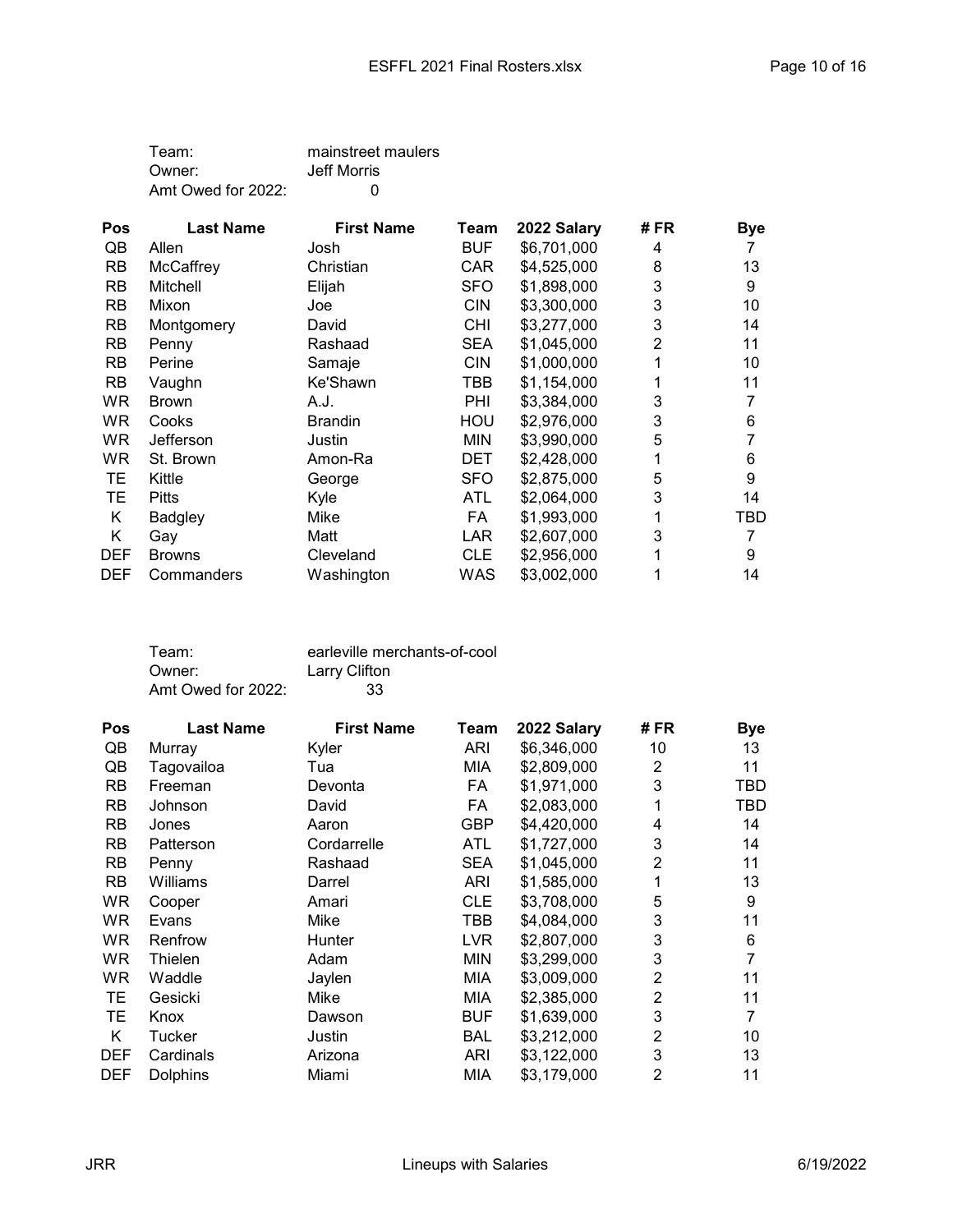| Team:              | perkvalley peeps |
|--------------------|------------------|
| Owner:             | Susan Sidoriak   |
| Amt Owed for 2022: | 18               |

| <b>Pos</b> | <b>Last Name</b> | <b>First Name</b> | Team       | 2022 Salary | # FR | <b>Bye</b> |
|------------|------------------|-------------------|------------|-------------|------|------------|
| QB         | Brady            | Tom               | TBB        | \$6,267,000 | 3    | 11         |
| QB         | Murray           | Kyler             | <b>ARI</b> | \$6,346,000 | 10   | 13         |
| QB         | Winston          | Jameis            | <b>NOS</b> | \$2,810,000 | 2    | 14         |
| <b>RB</b>  | <b>Ekeler</b>    | Austin            | <b>LAC</b> | \$4,333,000 | 3    | 8          |
| <b>RB</b>  | Kamara           | Alvin             | <b>NOS</b> | \$4,718,000 | 4    | 14         |
| <b>RB</b>  | Robinson         | James             | <b>JAC</b> | \$2,689,000 | 13   | 11         |
| <b>RB</b>  | Williams         | Ty'Son            | <b>IND</b> | \$1,000,000 | 1    | 14         |
| WR         | Cooper           | Amari             | <b>CLE</b> | \$3,708,000 | 5    | 9          |
| WR.        | Godwin           | Chris             | TBB        | \$3,797,000 | 4    | 11         |
| <b>WR</b>  | <b>Kupp</b>      | Cooper            | LAR        | \$4,960,000 | 3    |            |
| WR         | Robinson         | Allen             | LAR        | \$3,223,000 | 4    |            |
| TЕ         | Fant             | Noah              | <b>SEA</b> | \$2,193,000 | 4    | 11         |
| TЕ         | Thomas           | Logan             | WAS        | \$1,420,000 |      | 14         |
| ТE         | Waller           | Darren            | <b>LVR</b> | \$3,493,000 | 9    | 6          |
| Κ          | Bass             | Tyler             | <b>BUF</b> | \$2,667,000 | 3    |            |
| Κ          | Butker           | Harrison          | <b>KCC</b> | \$3,150,000 | 3    | 8          |
| <b>DEF</b> | <b>Bills</b>     | <b>Buffalo</b>    | <b>BUF</b> | \$3,842,000 | 3    |            |
| <b>DEF</b> | Saints           | New Orleans       | <b>NOS</b> | \$3,842,000 | 3    | 14         |

| Team:              | breckenridge pinkslippers |
|--------------------|---------------------------|
| Owner:             | Steve Oliver              |
| Amt Owed for 2022: | 58                        |

| <b>Pos</b> | <b>Last Name</b> | <b>First Name</b> | Team       | 2022 Salary | # FR | <b>Bye</b> |
|------------|------------------|-------------------|------------|-------------|------|------------|
| QB         | <b>Burrow</b>    | Joe               | <b>CIN</b> | \$3,848,000 | 3    | 10         |
| QB         | Heinicke         | Taylor            | WAS        | \$1,498,000 | 3    | 14         |
| <b>RB</b>  | Conner           | James             | ARI        | \$3,115,000 | 3    | 13         |
| <b>RB</b>  | Dillon           | AJ                | GBP        | \$2,053,000 | 3    | 14         |
| <b>RB</b>  | Edwards-Helaire  | Clyde             | <b>KCC</b> | \$2,651,000 | 8    | 8          |
| <b>RB</b>  | Ekeler           | Austin            | LAC.       | \$4,333,000 | 3    | 8          |
| <b>RB</b>  | <b>Hubbard</b>   | Chuba             | <b>CAR</b> | \$2,169,000 | 3    | 13         |
| <b>RB</b>  | Taylor           | Jonathan          | <b>IND</b> | \$4,383,000 | 3    | 14         |
| WR         | Aiyuk            | <b>Brandon</b>    | <b>SFO</b> | \$2,654,000 | 3    | 9          |
| <b>WR</b>  | Johnson          | Diontae           | PIT        | \$3,599,000 | 3    | 9          |
| <b>WR</b>  | <b>McLaurin</b>  | Terry             | WAS        | \$3,285,000 | 5    | 14         |
| <b>WR</b>  | Metcalf          | D.K.              | <b>SEA</b> | \$3,972,000 | 9    | 11         |
| <b>WR</b>  | Pittman          | Michael           | <b>IND</b> | \$2,513,000 | 3    | 14         |
| TЕ         | Andrews          | Mark              | BAL        | \$3,702,000 | 4    | 10         |
| TЕ         | Schultz          | Dalton            | DAL        | \$1,917,000 | 2    | 9          |
| Κ          | Gay              | Matt              | LAR        | \$2,607,000 | 3    | 7          |
| <b>DEF</b> | <b>Broncos</b>   | Denver            | <b>DEN</b> | \$2,912,000 | 2    | 9          |
| <b>DEF</b> | Packers          | Green Bay         | <b>GBP</b> | \$3,493,000 | 3    | 14         |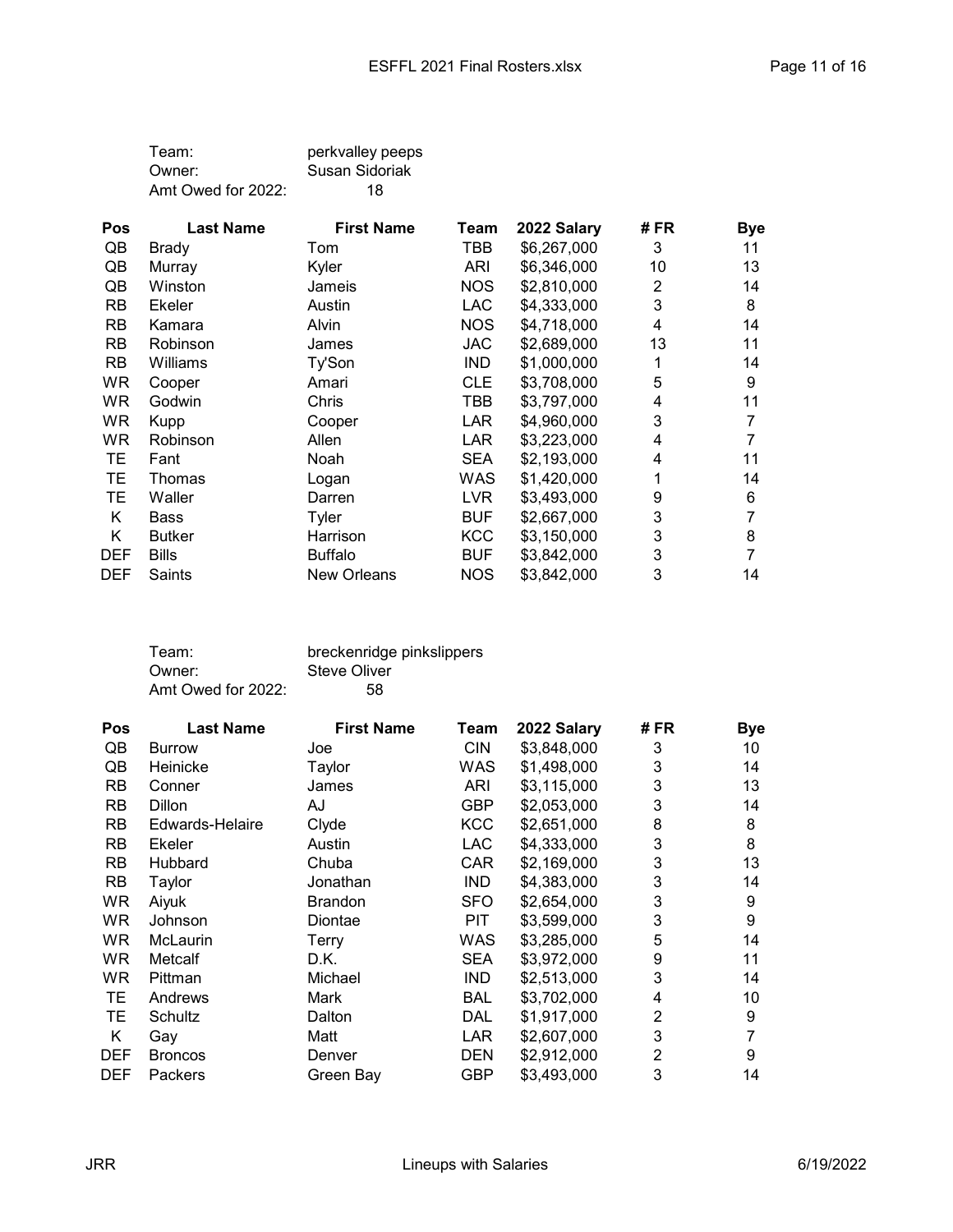| Team:              | hubcity redraiders |
|--------------------|--------------------|
| Owner:             | Jacob Clifton      |
| Amt Owed for 2022: | 70                 |

| <b>Pos</b> | <b>Last Name</b> | <b>First Name</b> | Team       | 2022 Salary | # FR | <b>Bye</b> |
|------------|------------------|-------------------|------------|-------------|------|------------|
| QB         | Prescott         | Dak               | DAL        | \$4,861,000 | 2    | 9          |
| QB         | Rodgers          | Aaron             | <b>GBP</b> | \$6,134,000 | 3    | 14         |
| <b>RB</b>  | Elliott          | Ezekiel           | DAL        | \$4,327,000 | 5    | 9          |
| <b>RB</b>  | Fournette        | Leonard           | TBB        | \$3,355,000 | 2    | 11         |
| <b>RB</b>  | Gaskin           | <b>Myles</b>      | <b>MIA</b> | \$1,875,000 |      | 11         |
| <b>RB</b>  | Jacobs           | Josh              | <b>LVR</b> | \$3,418,000 | 3    | 6          |
| <b>RB</b>  | Williams         | Javonte           | DEN        | \$3,045,000 | 2    | 9          |
| WR.        | Adams            | Davante           | <b>LVR</b> | \$5,117,000 | 4    | 6          |
| WR.        | <b>Beckham</b>   | Odell             | FA         | \$2,176,000 | 3    | TBD        |
| WR.        | Hill             | Tyreek            | <b>MIA</b> | \$4,524,000 | 5    | 11         |
| <b>WR</b>  | <b>Kirk</b>      | Christian         | JAC        | \$2,685,000 | 1    | 11         |
| WR.        | Waddle           | Jaylen            | MIA        | \$3,009,000 | 2    | 11         |
| TЕ         | Fant             | Noah              | <b>SEA</b> | \$2,193,000 | 4    | 11         |
| TЕ         | Gesicki          | Mike              | MIA        | \$2,385,000 | 2    | 11         |
| TЕ         | Waller           | Darren            | LVR        | \$3,493,000 | 9    | 6          |
| Κ          | Folk             | <b>Nick</b>       | NEP        | \$2,483,000 | 3    | 10         |
| <b>DEF</b> | <b>Bears</b>     | Chicago           | <b>CHI</b> | \$2,992,000 | 2    | 14         |
| <b>DEF</b> | Cowboys          | Dallas            | DAL        | \$3,445,000 | 3    | 9          |

| Team:              | pleasantville renegades |
|--------------------|-------------------------|
| Owner:             | Dan Martin              |
| Amt Owed for 2022: | 65                      |

| Pos        | <b>Last Name</b> | <b>First Name</b> | Team       | 2022 Salary | # FR | <b>Bye</b> |
|------------|------------------|-------------------|------------|-------------|------|------------|
| QB         | Murray           | Kyler             | ARI        | \$6,346,000 | 10   | 13         |
| <b>RB</b>  | Breida           | Matt              | <b>NYG</b> | \$1,000,000 | 2    | 9          |
| <b>RB</b>  | <b>Burkhead</b>  | Rex               | HOU        | \$1,556,000 | 1    | 6          |
| <b>RB</b>  | Chubb            | <b>Nick</b>       | <b>CLE</b> | \$3,607,000 | 4    | 9          |
| <b>RB</b>  | Edmonds          | Chase             | MIA        | \$1,940,000 |      | 11         |
| <b>RB</b>  | Jones            | Aaron             | <b>GBP</b> | \$4,420,000 | 4    | 14         |
| <b>RB</b>  | Pollard          | Tony              | DAL        | \$1,823,000 | 3    | 9          |
| <b>RB</b>  | Robinson         | James             | <b>JAC</b> | \$2,689,000 | 13   | 11         |
| <b>RB</b>  | Scott            | <b>Boston</b>     | <b>PHI</b> | \$1,491,000 |      | 7          |
| <b>WR</b>  | Cooks            | <b>Brandin</b>    | HOU        | \$2,976,000 | 3    | 6          |
| <b>WR</b>  | Godwin           | Chris             | TBB        | \$3,797,000 | 4    | 11         |
| WR.        | Johnson          | Diontae           | PIT        | \$3,599,000 | 3    | 9          |
| <b>WR</b>  | Renfrow          | Hunter            | <b>LVR</b> | \$2,807,000 | 3    | 6          |
| <b>WR</b>  | Williams         | Mike              | <b>LAC</b> | \$2,792,000 | 3    | 8          |
| TЕ         | Freiermuth       | Pat               | <b>PIT</b> | \$1,993,000 | 3    | 9          |
| TЕ         | Hill             | Taysom            | <b>NOS</b> | \$2,111,000 | 3    | 14         |
| K          | Bass             | Tyler             | <b>BUF</b> | \$2,667,000 | 3    | 7          |
| <b>DEF</b> | Vikings          | Minnesota         | MIN        | \$3,179,000 | 2    | 7          |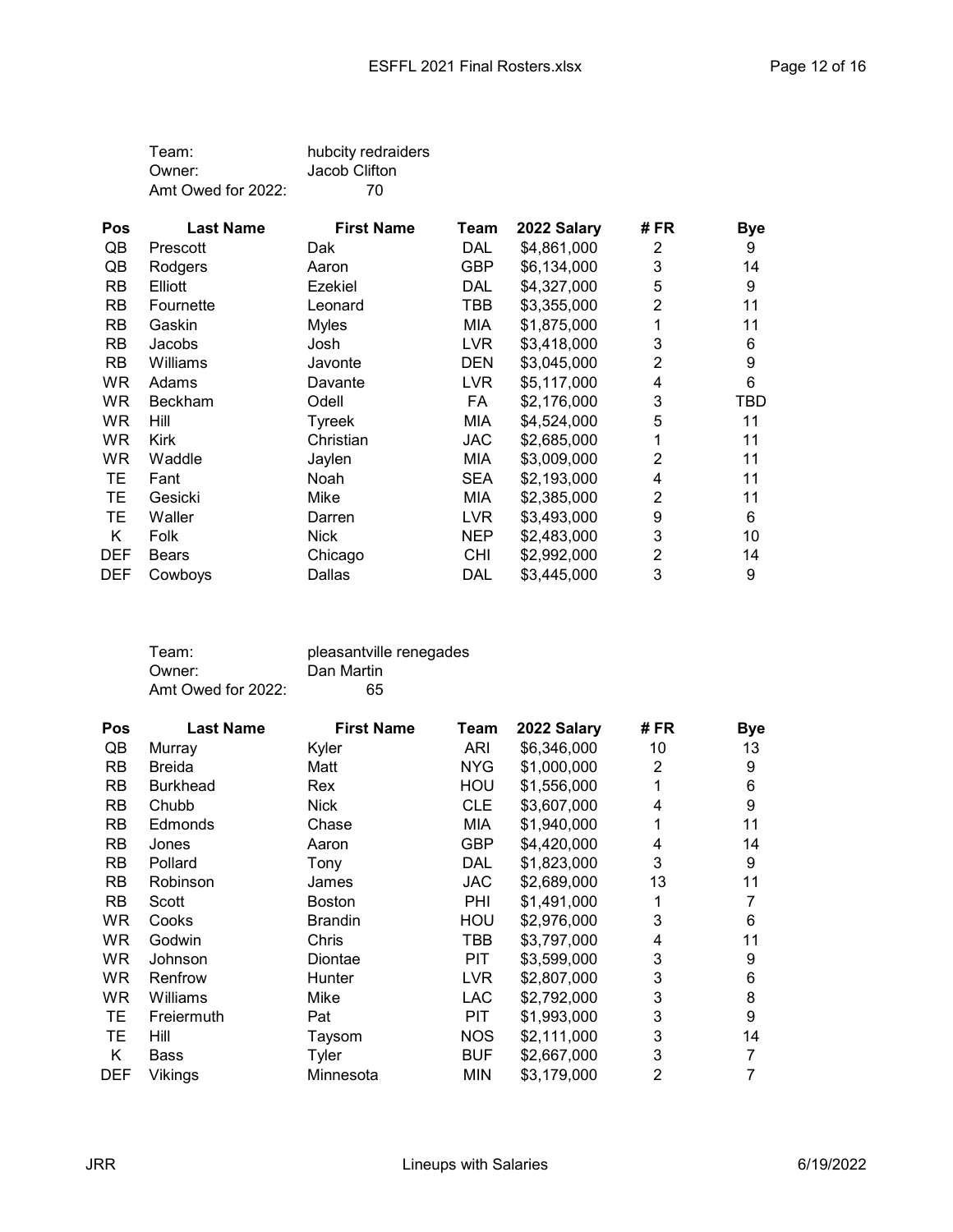| Team:              | bradford shadowtalons |
|--------------------|-----------------------|
| Owner:             | Jon Thatcher          |
| Amt Owed for 2022: | $\Omega$              |

| <b>Pos</b> | <b>Last Name</b> | <b>First Name</b> | Team       | 2022 Salary | # FR | <b>Bye</b> |
|------------|------------------|-------------------|------------|-------------|------|------------|
| QB         | Brady            | Tom               | TBB        | \$6,267,000 | 3    | 11         |
| QB         | Huntley          | Tyler             | BAL        | \$1,000,000 |      | 10         |
| QB         | Rodgers          | Aaron             | GBP        | \$6,134,000 | 3    | 14         |
| <b>RB</b>  | Gainwell         | Kenneth           | PHI        | \$1,941,000 |      |            |
| <b>RB</b>  | Gibson           | Antonio           | WAS        | \$3,230,000 | 3    | 14         |
| <b>RB</b>  | Kamara           | Alvin             | <b>NOS</b> | \$4,718,000 | 4    | 14         |
| <b>RB</b>  | McCaffrey        | Christian         | <b>CAR</b> | \$4,525,000 | 8    | 13         |
| <b>RB</b>  | Patterson        | Jaret             | WAS        | \$1,000,000 |      | 14         |
| <b>RB</b>  | Singletary       | Devin             | <b>BUF</b> | \$2,403,000 |      |            |
| <b>WR</b>  | Allen            | Keenan            | <b>LAC</b> | \$4,168,000 | 3    | 8          |
| WR.        | Jefferson        | Justin            | <b>MIN</b> | \$3,990,000 | 5    |            |
| <b>WR</b>  | <b>Kupp</b>      | Cooper            | LAR        | \$4,960,000 | 3    |            |
| WR.        | Pittman          | Michael           | <b>IND</b> | \$2,513,000 | 3    | 14         |
| TЕ         | Kelce            | Travis            | <b>KCC</b> | \$4,678,000 | 9    | 8          |
| Κ          | <b>Bullock</b>   | Randy             | TEN        | \$2,412,000 |      | 6          |
| K          | Prater           | Matt              | ARI        | \$2,851,000 | 2    | 13         |
| <b>DEF</b> | Cowboys          | Dallas            | DAL        | \$3,445,000 | 3    | 9          |
| <b>DEF</b> | Patriots         | New England       | <b>NEP</b> | \$4,340,000 | 3    | 10         |

| Team:              | louisville sluggas |
|--------------------|--------------------|
| Owner:             | Nate Brockell      |
| Amt Owed for 2022: | 60                 |

| Pos        | <b>Last Name</b> | <b>First Name</b> | Team       | 2022 Salary | # FR           | <b>Bye</b> |
|------------|------------------|-------------------|------------|-------------|----------------|------------|
| QB         | Cousins          | <b>Kirk</b>       | <b>MIN</b> | \$5,211,000 | 3              |            |
| QB         | Jackson          | Lamar             | <b>BAL</b> | \$5,702,000 | 4              | 10         |
| <b>RB</b>  | Harris           | Najee             | <b>PIT</b> | \$4,125,000 | 15             | 9          |
| <b>RB</b>  | Henderson        | Darrell           | <b>LAR</b> | \$1,653,000 | 3              | 7          |
| QB         | Johnson          | Josh              | <b>DEN</b> | \$1,000,000 |                | 9          |
| <b>RB</b>  | Michel           | Sony              | MIA        | \$1,835,000 | 2              | 11         |
| <b>RB</b>  | Robinson         | James             | JAC.       | \$2,689,000 | 13             | 11         |
| <b>RB</b>  | Swift            | D'Andre           | DET        | \$3,146,000 | 3              | 6          |
| WR.        | Adams            | Davante           | <b>LVR</b> | \$5,117,000 | 4              | 6          |
| <b>WR</b>  | Hill             | Tyreek            | MIA        | \$4,524,000 | 5              | 11         |
| <b>WR</b>  | Johnson          | Diontae           | PIT        | \$3,599,000 | 3              | 9          |
| <b>WR</b>  | Landry           | Jarvis            | <b>NOS</b> | \$2,820,000 |                | 14         |
| <b>WR</b>  | Lockett          | Tyler             | <b>SEA</b> | \$4,022,000 | 3              | 11         |
| WR.        | Osborn           | K.J.              | <b>MIN</b> | \$1,326,000 |                | 7          |
| TЕ         | Conklin          | Tyler             | <b>NYJ</b> | \$1,004,000 | $\overline{2}$ | 10         |
| TЕ         | Moreau           | Foster            | <b>LVR</b> | \$1,000,000 |                | 6          |
| Κ          | Joseph           | Greg              | <b>MIN</b> | \$1,172,000 | 3              | 7          |
| <b>DEF</b> | Cowboys          | Dallas            | DAL        | \$3,445,000 | 3              | 9          |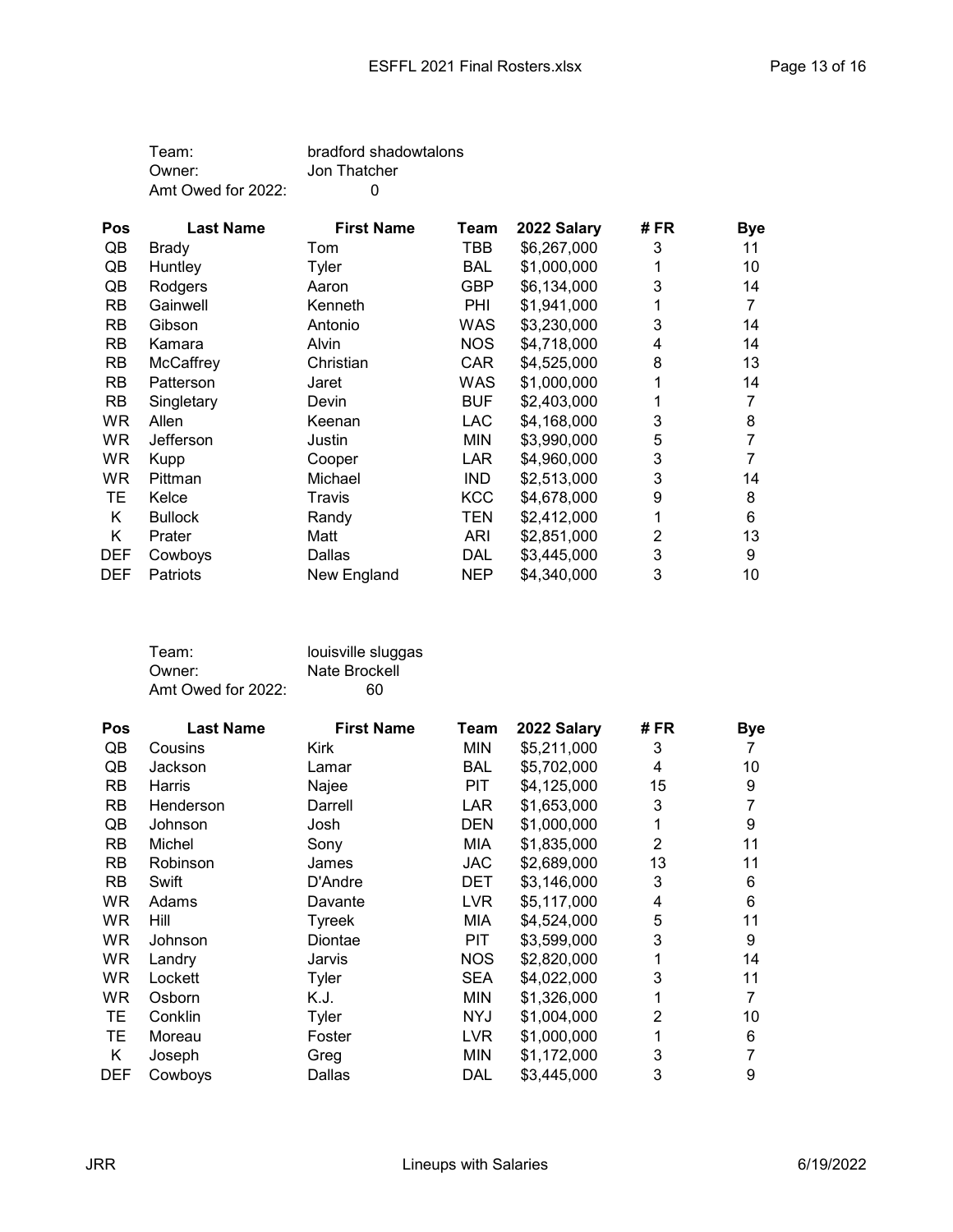| Team:              | virginia swallows |
|--------------------|-------------------|
| Owner:             | David Remick      |
| Amt Owed for 2022: | 63                |

| <b>Pos</b> | <b>Last Name</b>  | <b>First Name</b> | Team       | 2022 Salary | # FR | <b>Bye</b> |
|------------|-------------------|-------------------|------------|-------------|------|------------|
| QB         | Jones             | Mac               | NEP.       | \$2,956,000 | 3    | 10         |
| QB         | <b>Mahomes</b>    | <b>Patrick</b>    | <b>KCC</b> | \$6,336,000 | 5    | 8          |
| <b>RB</b>  | Elliott           | Ezekiel           | DAL        | \$4,327,000 | 5    | 9          |
| <b>RB</b>  | Freeman           | Devonta           | FA         | \$1,971,000 | 3    | TBD        |
| <b>RB</b>  | Harris            | Damien            | <b>NEP</b> | \$1,617,000 | 3    | 10         |
| <b>RB</b>  | Kamara            | <b>Alvin</b>      | <b>NOS</b> | \$4,718,000 | 4    | 14         |
| <b>WR</b>  | <b>Brown</b>      | A.J.              | PHI        | \$3,384,000 | 3    |            |
| <b>WR</b>  | Callaway          | Marquez           | <b>NOS</b> | \$1,192,000 |      | 14         |
| <b>WR</b>  | Cooper            | Amari             | <b>CLE</b> | \$3,708,000 | 5    | 9          |
| <b>WR</b>  | <b>Edwards</b>    | Bryan             | <b>ATL</b> | \$1,346,000 |      | 14         |
| WR         | Sanders           | Emmanuel          | <b>BUF</b> | \$2,498,000 | 2    | 7          |
| TЕ         | Conklin           | Tyler             | NYJ        | \$1,004,000 | 2    | 10         |
| TЕ         | Fant              | Noah              | <b>SEA</b> | \$2,193,000 | 4    | 11         |
| TЕ         | Waller            | Darren            | <b>LVR</b> | \$3,493,000 | 9    | 6          |
| K          | <b>Butker</b>     | Harrison          | <b>KCC</b> | \$3,150,000 | 3    | 8          |
| Κ          | Succop            | Ryan              | TBB        | \$2,245,000 |      | 11         |
| <b>DEF</b> | <b>Buccaneers</b> | Tampa Bay         | TBB        | \$3,842,000 | 3    | 11         |
| <b>DEF</b> | Chiefs            | Kansas City       | <b>KCC</b> | \$3,692,000 | 2    | 8          |

| Team:              | chicago toucans        |
|--------------------|------------------------|
| Owner:             | <b>Charles Bidwell</b> |
| Amt Owed for 2022: | 60                     |

| Pos        | <b>Last Name</b> | <b>First Name</b> | Team       | 2022 Salary | # FR           | <b>Bye</b> |
|------------|------------------|-------------------|------------|-------------|----------------|------------|
| QB         | Fields           | Justin            | CHI        | \$2,226,000 | 1              | 14         |
| QB         | Lawrence         | Trevor            | <b>JAC</b> | \$2,856,000 | 2              | 11         |
| QB         | Murray           | Kyler             | <b>ARI</b> | \$6,346,000 | 10             | 13         |
| <b>RB</b>  | Chubb            | <b>Nick</b>       | <b>CLE</b> | \$3,607,000 | 4              | 9          |
| <b>RB</b>  | Etienne          | Travis            | <b>JAC</b> | \$2,189,000 | 2              | 11         |
| <b>RB</b>  | Gibson           | Antonio           | WAS        | \$3,230,000 | 3              | 14         |
| <b>RB</b>  | Harris           | Najee             | PIT        | \$4,125,000 | 15             | 9          |
| <b>RB</b>  | Jones            | Aaron             | <b>GBP</b> | \$4,420,000 | 4              | 14         |
| <b>RB</b>  | Mitchell         | Elijah            | <b>SFO</b> | \$1,898,000 | 3              | 9          |
| WR         | <b>Bateman</b>   | Rashod            | <b>BAL</b> | \$2,090,000 | 1              | 10         |
| WR         | Diggs            | Stefon            | <b>BUF</b> | \$4,364,000 | 4              | 7          |
| WR.        | Jeudy            | Jerry             | <b>DEN</b> | \$1,963,000 | $\overline{2}$ | 9          |
| <b>WR</b>  | <b>McLaurin</b>  | <b>Terry</b>      | WAS        | \$3,285,000 | 5              | 14         |
| <b>WR</b>  | Moore            | Elijah            | <b>NYJ</b> | \$2,289,000 | $\overline{2}$ | 10         |
| WR         | Moore            | Rondale           | ARI        | \$2,019,000 | 1              | 13         |
| TЕ         | Freiermuth       | Pat               | <b>PIT</b> | \$1,993,000 | 3              | 9          |
| Κ          | Gay              | Matt              | LAR        | \$2,607,000 | 3              | 7          |
| <b>DEF</b> | Eagles           | Philadelphia      | PHI        | \$3,145,000 | $\overline{2}$ |            |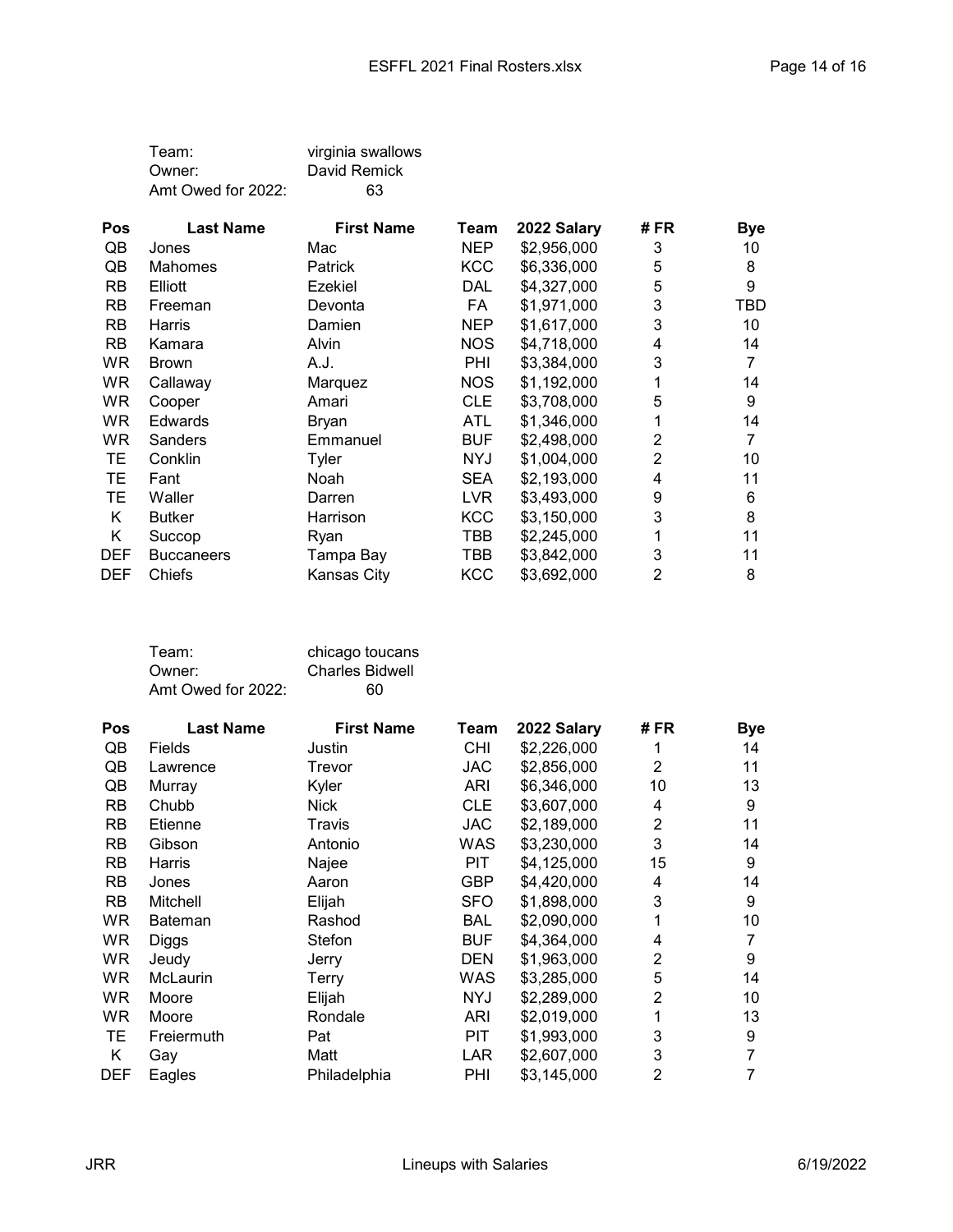| Team:              | elkton underdogs |
|--------------------|------------------|
| Owner:             | Dan McGroerty    |
| Amt Owed for 2022: | 61               |

| <b>Pos</b> | <b>Last Name</b> | <b>First Name</b> | Team       | 2022 Salary | # FR | <b>Bye</b> |
|------------|------------------|-------------------|------------|-------------|------|------------|
| QB         | Cousins          | Kirk              | MIN        | \$5,211,000 | 3    |            |
| QB         | Jones            | Mac               | <b>NEP</b> | \$2,956,000 | 3    | 10         |
| QB         | Winston          | Jameis            | <b>NOS</b> | \$2,810,000 | 2    | 14         |
| RB         | Harris           | Najee             | PIT        | \$4,125,000 | 15   | 9          |
| <b>RB</b>  | Hunt             | Kareem            | <b>CLE</b> | \$2,332,000 | 2    | 9          |
| <b>RB</b>  | Kamara           | Alvin             | <b>NOS</b> | \$4,718,000 | 4    | 14         |
| <b>RB</b>  | McCaffrey        | Christian         | <b>CAR</b> | \$4,525,000 | 8    | 13         |
| WR         | Agholor          | Nelson            | <b>NEP</b> | \$1,946,000 |      | 10         |
| <b>WR</b>  | Chark            | DJ                | <b>DET</b> | \$2,157,000 |      | 6          |
| <b>WR</b>  | Higgins          | Tee               | <b>CIN</b> | \$2,915,000 | 3    | 10         |
| <b>WR</b>  | Metcalf          | D.K.              | <b>SEA</b> | \$3,972,000 | 9    | 11         |
| WR         | Meyers           | Jakobi            | <b>NEP</b> | \$1,858,000 | 2    | 10         |
| WR.        | Sutton           | Courtland         | DEN        | \$1,913,000 | 5    | 9          |
| TE         | Higbee           | Tyler             | LAR        | \$2,272,000 | 1    |            |
| ТE         | Waller           | Darren            | <b>LVR</b> | \$3,493,000 | 9    | 6          |
| Κ          | <b>McManus</b>   | Brandon           | DEN        | \$2,663,000 |      | 9          |
| <b>DEF</b> | Cardinals        | Arizona           | ARI        | \$3,122,000 | 3    | 13         |
| <b>DEF</b> | Patriots         | New England       | <b>NEP</b> | \$4,340,000 | 3    | 10         |

| Team:              | fogcity unicorns |
|--------------------|------------------|
| Owner:             | Justin Skaife    |
| Amt Owed for 2022: | .57              |

| <b>Pos</b> | <b>Last Name</b> | <b>First Name</b> | Team       | 2022 Salary | # FR           | <b>Bye</b>     |
|------------|------------------|-------------------|------------|-------------|----------------|----------------|
| QB         | Mahomes          | Patrick           | <b>KCC</b> | \$6,336,000 | 5              | 8              |
| QB         | Murray           | Kyler             | ARI        | \$6,346,000 | 10             | 13             |
| QB         | Newton           | Cam               | FA         | \$2,914,000 | 2              | TBD            |
| <b>RB</b>  | <b>Barkley</b>   | Saquon            | <b>NYG</b> | \$3,660,000 | 5              | 9              |
| <b>RB</b>  | Edwards-Helaire  | Clyde             | <b>KCC</b> | \$2,651,000 | 8              | 8              |
| <b>RB</b>  | Moss             | Zack              | <b>BUF</b> | \$1,870,000 |                | 7              |
| <b>RB</b>  | Pollard          | Tony              | <b>DAL</b> | \$1,823,000 | 3              | 9              |
| <b>WR</b>  | Golladay         | Kenny             | NYG        | \$2,003,000 | $\overline{c}$ | 9              |
| WR.        | Hill             | Tyreek            | MIA        | \$4,524,000 | 5              | 11             |
| <b>WR</b>  | Jones            | Julio             | FA.        | \$3,041,000 | 2              | TBD            |
| <b>WR</b>  | Robinson         | Allen             | LAR        | \$3,223,000 | 4              | 7              |
| <b>WR</b>  | Williams         | Mike              | <b>LAC</b> | \$2,792,000 | 3              | 8              |
| TE.        | Andrews          | Mark              | <b>BAL</b> | \$3,702,000 | 4              | 10             |
| TЕ         | Kelce            | Travis            | <b>KCC</b> | \$4,678,000 | 9              | 8              |
| K          | Bass             | Tyler             | <b>BUF</b> | \$2,667,000 | 3              | $\overline{7}$ |
| K          | Koo              | Younghoe          | <b>ATL</b> | \$2,758,000 | 4              | 14             |
| <b>DEF</b> | 49ers            | San Francisco     | <b>SFO</b> | \$3,587,000 | 3              | 9              |
| <b>DEF</b> | Ravens           | <b>Baltimore</b>  | BAL        | \$3,672,000 | $\overline{2}$ | 10             |